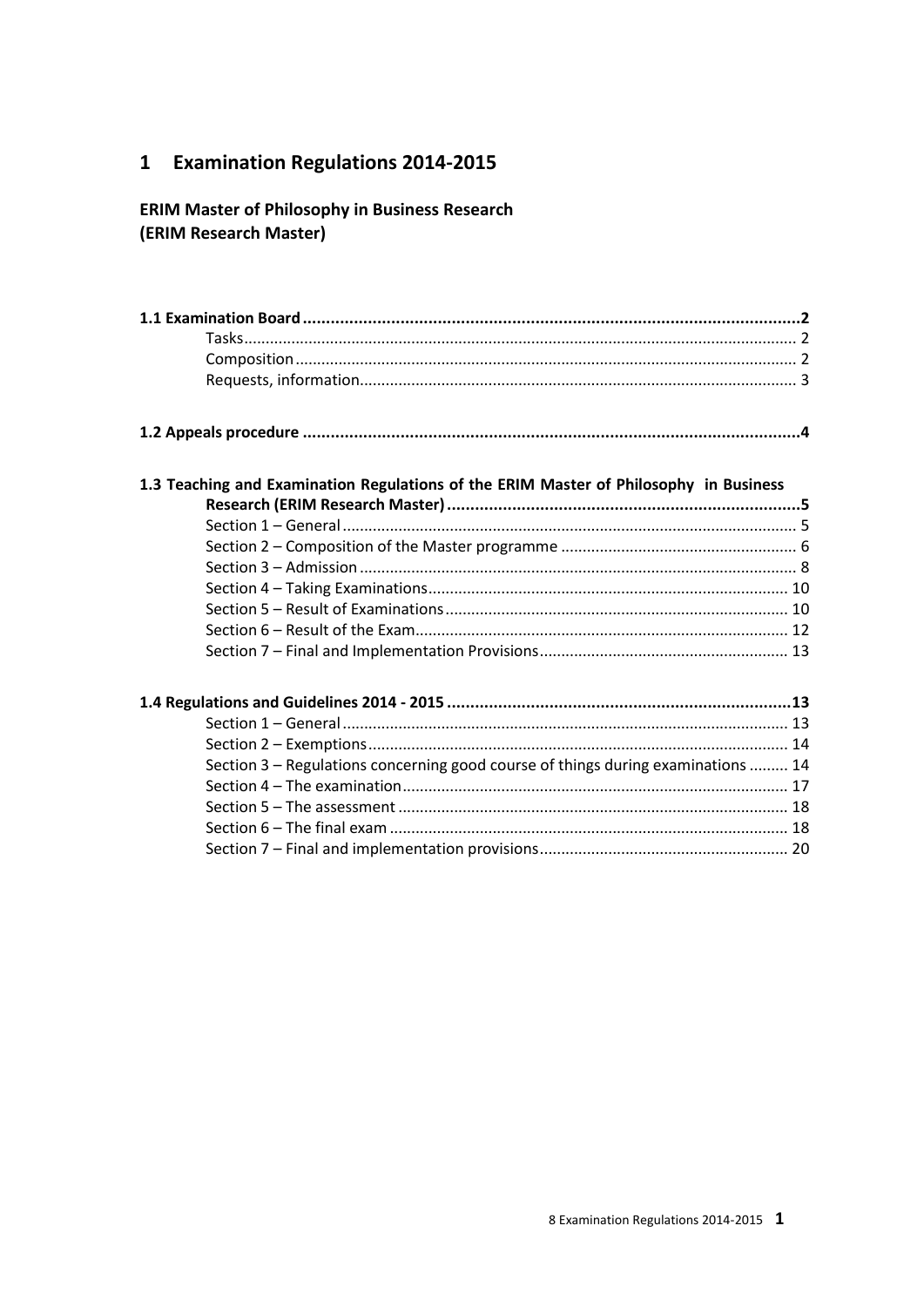## **1.1 Examination Board**

#### **Tasks**

The legal framework of the Examination Board is given by Dutch Law, in particular the Dutch Higher Education and Research Act (*Wet op het hoger onderwijs en wetenschappelijk onderzoek- WHW*). The Examination Board BSc & MSc Programmes has many different tasks. Generally, the following components can be discerned:

- 1. A *supervisory responsibility* with regard to exams and examinations. This responsibility is manifested in the competence of the Examination Board to:
	- a. award the diplomas;
	- b. appoint the examiners;
	- c. supervise the quality of exams and examinations;
	- d. take disciplinary action in case of fraud;
	- e. supervise the practice of the examination rules with due observance of the common legal principles like equality, legal security, legitimacy, reasonableness, fair play and so on;
	- f. be a mediator or even a defendant in case of disputes or appeals.
- 2. *Legislation*: the Examination Board makes Rules and Guidelines concerning the examinations, for example rules for enrolment, rules concerning order during examinations, fraud, assessment criteria, classifications (like *cum laude*). Once a year new Rules and Guidelines are drawn up.
- 3. *To grant exemptions* from the rules in individual cases.
- 4. *Advisory tasks*: three times a year the Examination Board issues an advice to every first year student concerning his success-rate. Furthermore the Examination Board advises the Dean regarding his Teaching and Examination Regulations.
- 5. In addition, on behalf of the Dean of the Rotterdam School of Management, the chairman of the Examination Board grants *admission statements* to the MScprogrammes.
- 6. *Other,* such as delegations in selection committees and the colloquium doctum committee.

#### **Composition**

The Examination Board consists of six members of the faculty. The members are appointed by the Dean. The Examination Board collectively sets up rules and policy. The Examination Board as a whole meets once a month. Each member has his own portfolio. The Examination Board is supported by the secretary.

*Members* Vacancy (Chairman) Prof.dr. P.P.M.A.R. Heugens (Vice Chairman) Dr. J. van Rekom Ir. A.J. Roodink Dr. M.C. Schippers Dr. E.A. van der Laan

*Secretary to the Examination Board* Ms. C.M. Dirks - van den Broek LL.M. managing director/secretary Ms. I.M. van Essen LL.M. deputy-secretary Ms. A.M. Schey MScBA deputy-secretary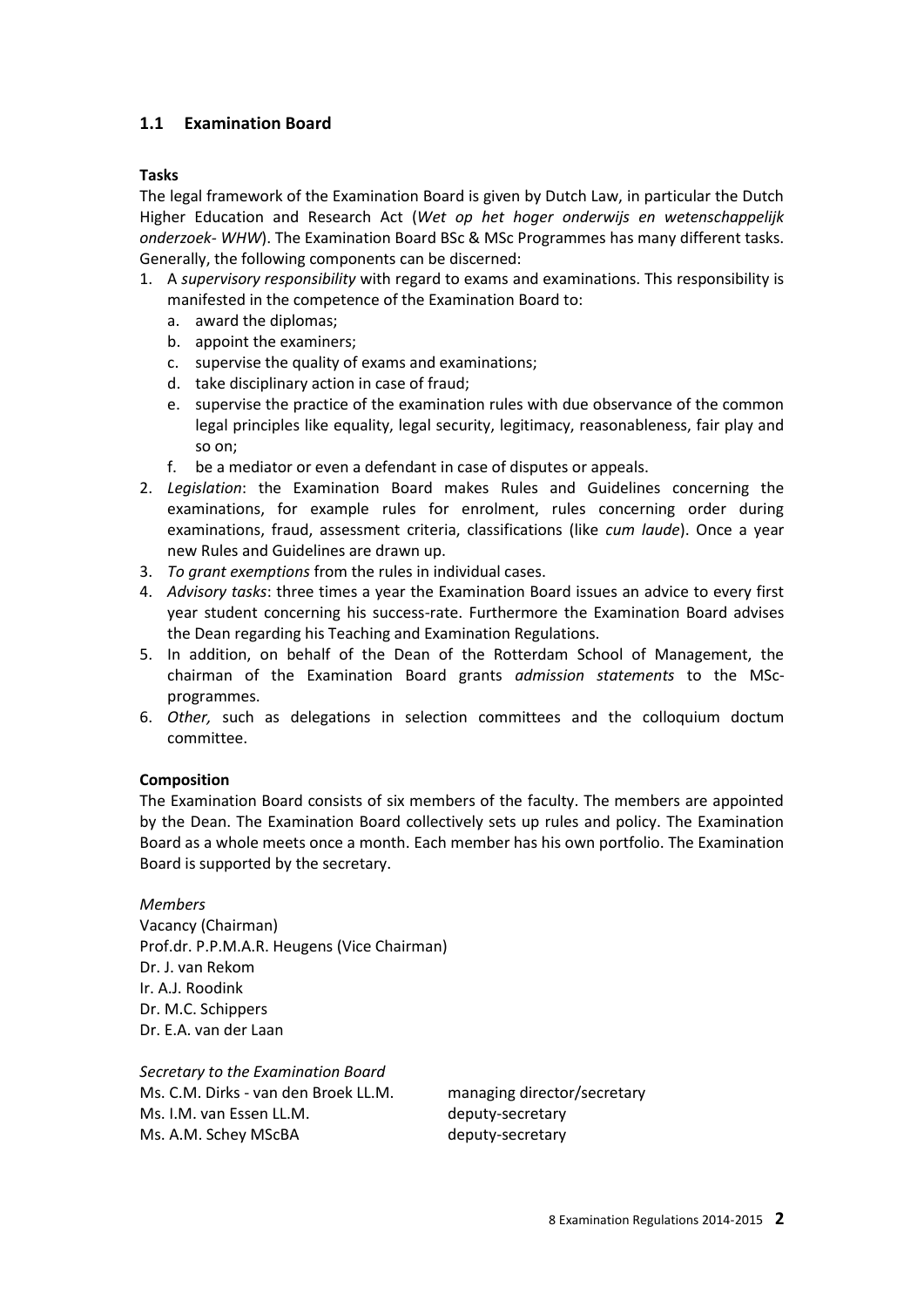#### **Administration**

Ms. M.M.A. Hutting – Schutter project manager/ team leader Ms. G.M. den Bakker assistant Ms. drs. I.T.T. Przewozna assistant Vacancy

#### **Contact**

Room T5-41 Tel. 010-4081895/88731 E-mai[l eb@rsm.nl](mailto:eb@rsm.nl)

#### **Requests and information**

Information concerning examinations can be found on the website of the Examination Board: [www.rsm.nl/examination-board.](http://www.rsm.nl/examination-board) Please consult these sites before contacting the Examination Board. You may first want to take a look in the [Frequently Asked Questions](http://www.rsm.nl/examination-board/frequently-asked-questions-faqs/)  [\(FAQ\) section](http://www.rsm.nl/examination-board/frequently-asked-questions-faqs/) to see whether you can find an answer to your question there.

Brief general questions can be asked by e-mail to [eb@rsm.nl](mailto:eb@rsm.nl) or by phone 010 4088731/1895 during opening hours  $(09.00 - 12.30$  hrs.).

Official requests (e.g. requesting extension of grade validity) must be submitted by the EB´s webportal[: https://request-eb.rsm.nl/](https://request-eb.rsm.nl/).

When submitting the request, please include all relevant documentation. Be explicit in addressing the Examination Board. When a course is involved, mention the course's title, the teacher responsible, and the course's code. When a test or examination is involved, mention the course's title and code, the teacher, and the date. Once again, being explicit and clear in your request helps handling it expediently. Finally, always provide motivation as to why the request is submitted and as to why the request should be granted.

In the event that you are asked to hand in a (certified copy of a) certificate, transcript or diploma, you still have to send/show this document in its original form to the Examination Board for verification. These kind of documents will not be accepted in a digital form.

Please take into account that it may take up to 4 weeks before you receive a reply from the Examination Board.

#### **Postal address**

Rotterdam School of Management, Erasmus University Examination Board BSc & MSc Programmes, Mandeville Building T5-41 PO Box 1738 3000 DR Rotterdam The Netherlands

#### **Visiting address**

Secretariat Examination Board Mandeville Building T5-41 Burgemeester Oudlaan 50 3062 PA Rotterdam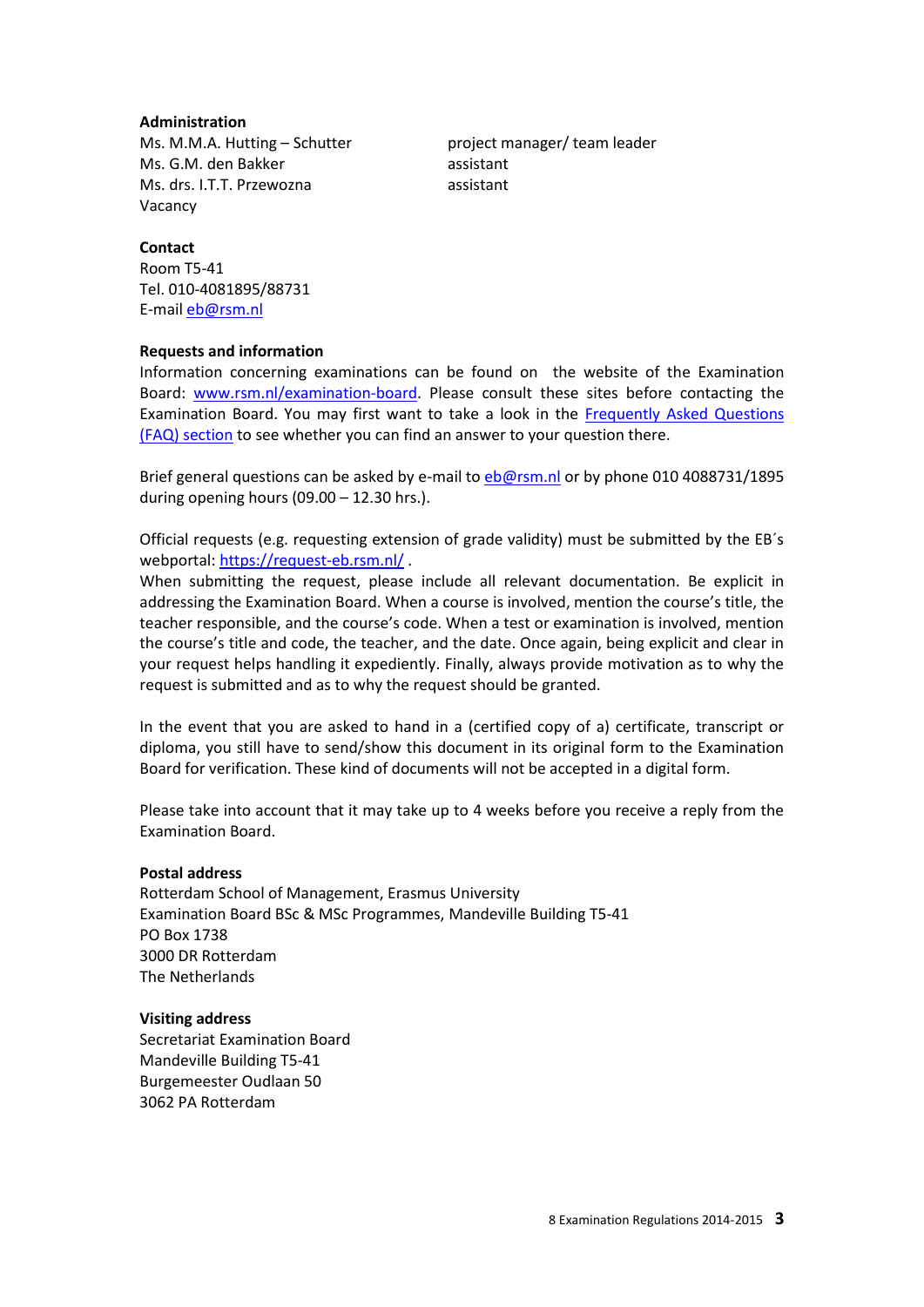#### **1.2 Appeals procedure**

A student who objects to a decision of an examiner (e.g. assessments) or the Examination Board may lodge an appeal with the Examination Appeals Board (in Dutch College van Beroep voor de Examens (*CBE*)) of Erasmus University Rotterdam. In urgent cases, the chair of the *CBE* can be requested to make provisions.

Only an interested party, that is a person whose interest is directly involved in a decision, can lodge the appeal. The appeal has to be lodged within six weeks of the announcement of the disputed decision. If the appeal concerns a decision that was not made on time, it must be submitted within a reasonable period of time.

The appeal should be submitted in writing to the *CBE*-*EUR*, for the attention of the Secretary of this Board or it can be submitted online by the EUR Legal Protection Facility. For further information check [http://www.eur.nl/english/essc/legal\\_position/objections\\_and\\_appeals/](http://www.eur.nl/english/essc/legal_position/objections_and_appeals/) or the Student Information Leaflet "Submitting an appeal with the Examinations Appeals Board" (available at the ESSC (Hall E-Building).

You can also visit the website of the *CBE-EUR* <http://www.eur.nl/abd/jz/cbe/> (in Dutch), where you can find the CBE's rulings on various disputes.

Before the *CBE*-*EUR* deals with the appeal, there is a settlement phase, in which the Examination Board concerned attempts to settle the lawsuit amicably (= formal amicable settlement attempt).

The *CBE*-*EUR* assumes that the complainant him/herself will first have made contact with the examiner concerned or with the Examination Board, in order to try to reach agreement (=material amicable settlement attempt). Account should be taken of the fact that meanwhile the period of six weeks for lodging an appeal with the *CBE*-*EUR* continues to run. In view of this, a provisional appeal can be lodged for the interim.

If the settlement attempt fails, parties will be invited to a sitting of the Examination Appeals Board. The sitting is in Dutch. Foreign students are recommended to take an interpreter with them to the sitting.

If a student disagrees with the decision of the *CBE-EUR* regarding their objection, they can submit an appeal to the Higher Education Appeals Tribunal in The Hague within six weeks of the decision.

#### **Further information**

For further information check

[www.eur.nl/english/essc/legal\\_position/objections\\_and\\_appeals.](http://www.eur.nl/english/essc/legal_position/objections_and_appeals) You can also visit the website of the *CBE-EUR* [www.eur.nl/abd/jz/cbe](http://www.eur.nl/abd/jz/cbe) (in Dutch), where you can find the CBE's rulings on various disputes.

Further information about the procedure can also be obtained from the Secretary of the *CBE-EUR*, mr.drs. W.A. Kleinjan, room ET-40, tel. 010 – 408 1127/408 2233 or e-mail to [cbe@eur.nl.](mailto:cbe@eur.nl)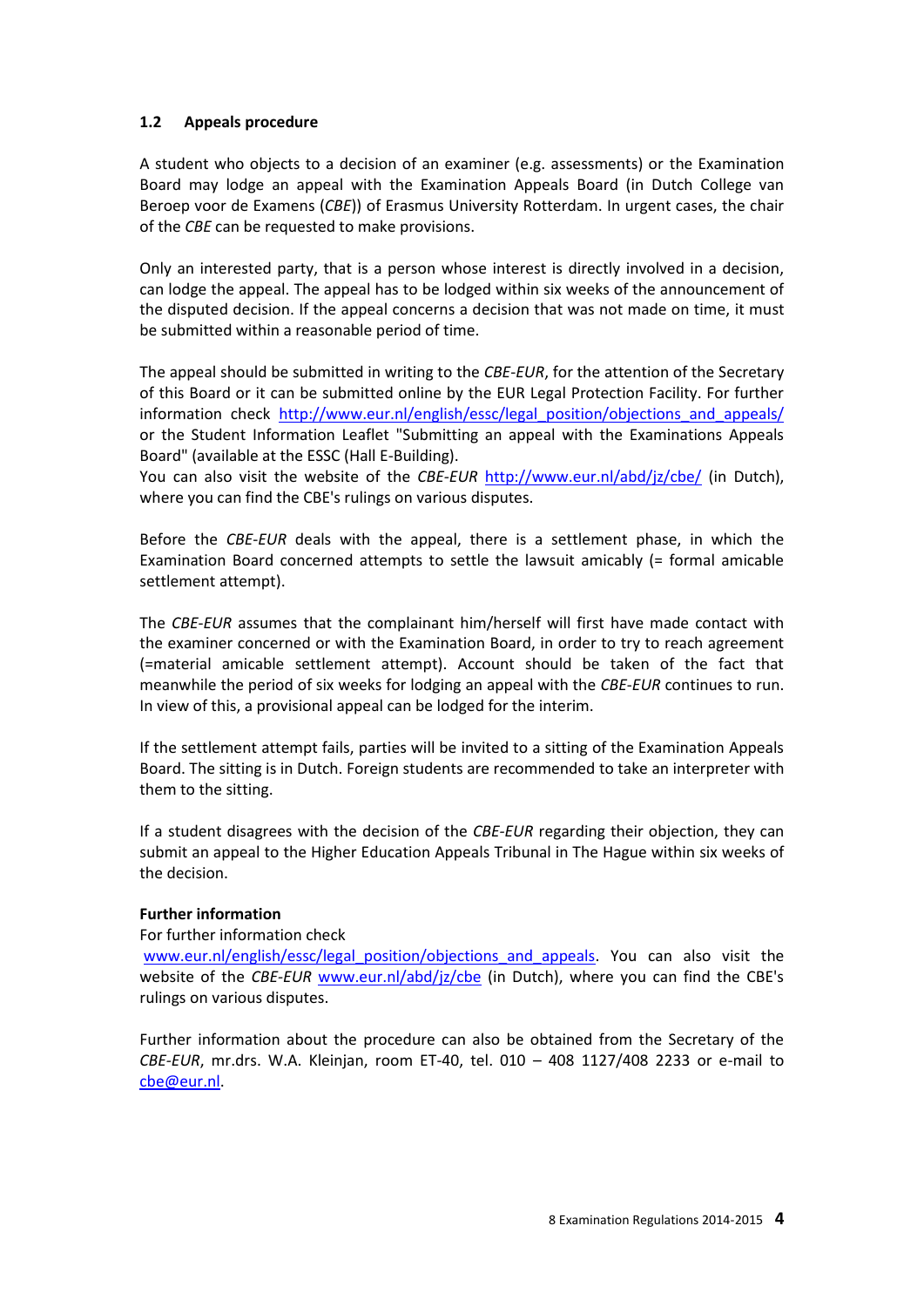# **1.3 Teaching and Examination Regulations of the Master of Philosophy Programme in Business Research (ERIM research master)**

#### **Section 1 – General**

#### **Article 1.1 – applicability of the regulations**

These regulations are applicable to the curriculum and examinations of the two-year master's degree programme ERIM Master of Philosophy in Business Research (ERIM Research Master), hereinafter referred to as the programme. The programme is provided by the Erasmus Research Institute of Management (ERIM) hereinafter referred to as ERIM. ERIM is a joint venture of the Rotterdam School of Management (RSM) and the Erasmus School of Economics (ESE)/Faculteit der Economische Wetenschappen, hereinafter referred to as the Schools.

#### **Article 1.2 – aims of the programme**

The programme offers a thorough training in methodology, methods and techniques used in contemporary research in management, combined with an extensive training in one of the chosen fields of expertise within the broader field of management. The programme aims to:

- provide specialised knowledge, skills and insights within one of the fields of business and management,
- provide training in methodology, methods and techniques used in contemporary research in management,
- prepare the student for research-oriented positions in large corporations or institutions,
- prepare the student for a PhD programme in one of the fields of business and management.

Students from the programme should be able to independently set up and carry out scientific research projects in one of the fields in management. In cooperation with senior faculty, students should be able to write a research thesis that is potentially publishable in one of the international refereed journals in the field.

#### **Article 1.3 – definitions**

In the regulations, the following words shall have the following meanings:

- a. the law: the Dutch Higher Education and Research Act (*Wet op het hoger onderwijs en wetenschappelijk onderzoek* - *WHW*);
- b. regulations and guidelines: the regulations, guidelines and instructions of the Examination Board as referred to in Article 7.12b of the law;
- c. exam: the total assessment of the performance of the student for separate examination parts of the Master programme, as referred to in Article 7.10 of the law; the aforesaid examination parts together constitute an investigation into the knowledge, insight and skills of the student;
- d. examination part: a study unit of the programme, within the meaning of the law;
- e. ects: abbreviation of "European Credit Transfer System". One ects represents 28 hours of study;
- f. examination: a written, oral or other investigation, including practicals, or a combination of these, into the insight, knowledge and skills of the student, and the assessment of the results of that investigation;
- g. practical: a practical exercise, as referred to in Article 7.13 of the law, in one of the following forms:
	- writing a thesis,
	- writing a paper,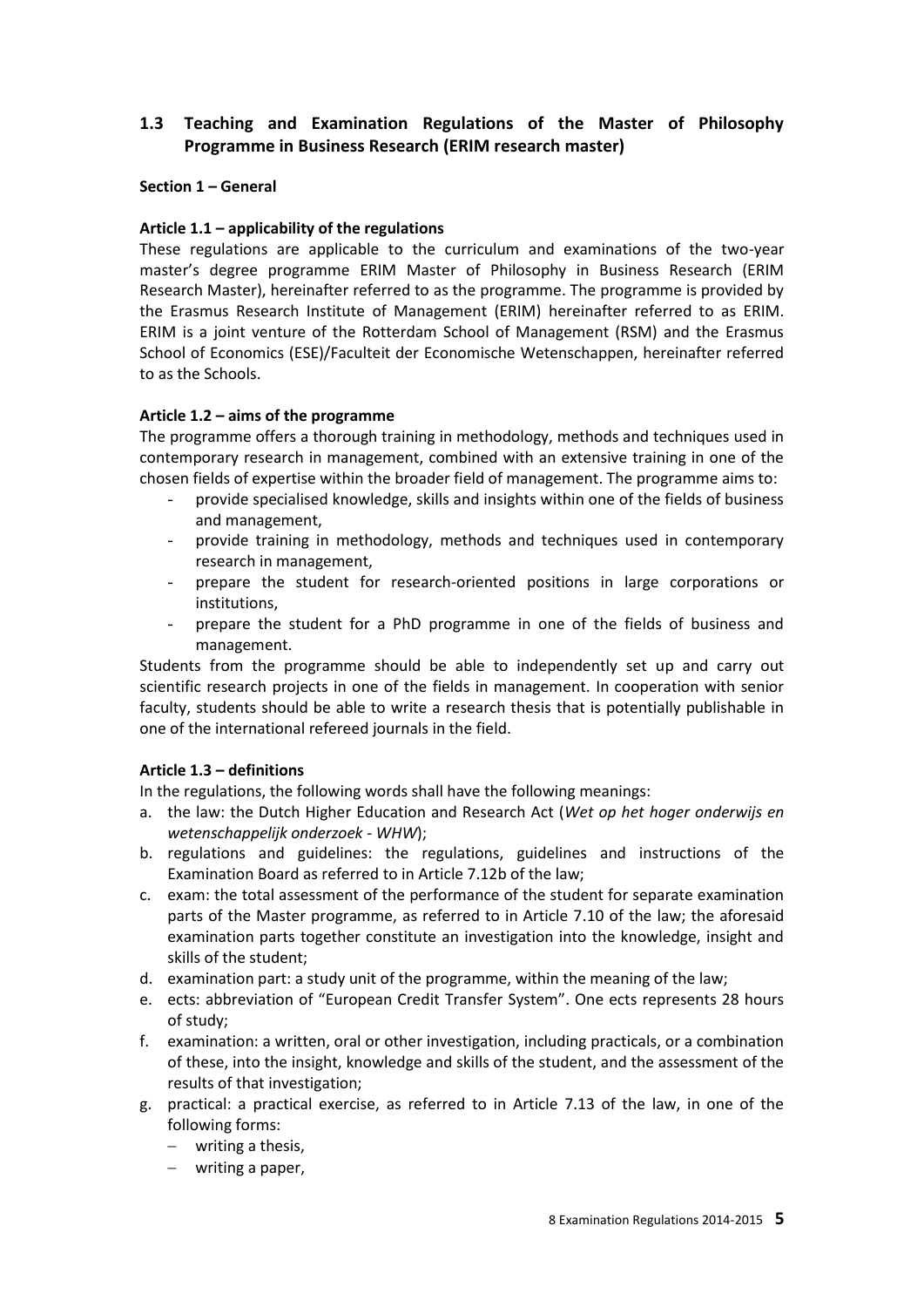- $-$  carrying out a research assignment,
- carrying out a practical assignment,
- $-$  taking part in a study visit,
- taking part in another study activity aimed at the attainment of certain skills;
- h. student: a person who is enrolled at the university in order to pursue the study course and/or to take the exams and examinations of the programme; for the further application of these regulations, this word also means an enrolled 'extraneus';
- i. Examination Board: the board referred to in Article 7.12 of the law for supervising the examinations and organisation and coordination of the examinations of the programme;
- j. academic year: the academic year runs from 1 September to the following 31 August (inclusive);
- k. Academic Director / Director Doctoral Programme: the person who is responsible for the general management of the programme;
- l. Scientific Director ERIM: the person who is responsible for the general management of ERIM;
- m. dean: the dean of the Rotterdam School of Management (RSM) (administratively responsible faculty);
- n. the Schools: the Rotterdam School of Management (RSM) and the Erasmus School of Economics (ESE) and Business Economics/Faculteit der Economische Wetenschappen, of the Erasmus University Rotterdam;
- o. academic personnel: fellows and members of ERIM or equivalent.

#### **Article 1.4 – degree**

- 1. The one who has successfully passed all the examination parts of the programme will obtain the degree of Master of Science (MSc) in ERIM Master of Philosophy in Business Research.
- 2. The obtained degree will be written down on the Master´s degree certificate.

#### **Article 1.5 – programme language**

The programme language – teaching and examinations – is English.

#### **Article 1.6 – compulsory educational activities**

- 1. Teaching of the programme takes place on a small-scale basis to enable students to obtain knowledge, skills and attitudes in the best possible way. The basic assumption, therefore, is that the students take part in all activities.
- 2. If students are prevented from participating in certain educational activities due to special circumstances, they should report this to the instructor concerned in advance. In such cases, without prejudice to the regulations that apply to giving and assessing examinations of particular subjects, instructors may assign alternative activities.

#### **Section 2 – Composition of the Master programme**

#### **Article 2.1 – full-time / part-time**

Within the scope of the law, the programme is only offered full-time.

#### **Article 2.2 – study load of the programme**

- 1. The programme has a study load of 120 ects
- 2. The total study load consists of 60 ects in the first year and 60 ects in the second year.
- 3. The study load is expressed in whole ects.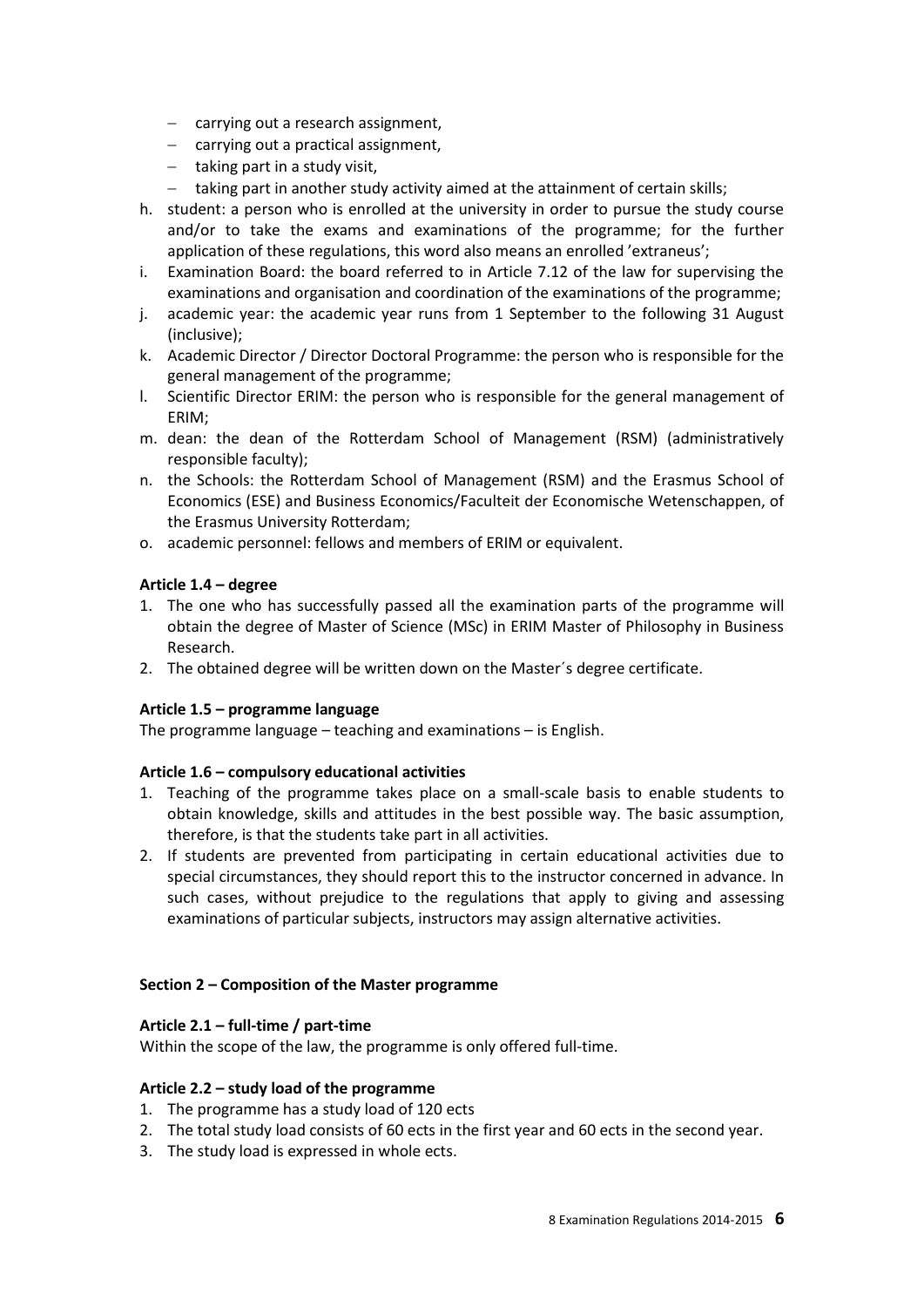## **Article 2.3 – composition of the programme**

1. The exam of the programme is as follows:

| <b>Examination parts:</b>                                            | <b>ECTS</b>    |
|----------------------------------------------------------------------|----------------|
| <b>First Year</b>                                                    |                |
| <b>Foundation courses</b>                                            |                |
| <b>Behavioural Foundations</b>                                       | 3              |
| <b>Economic Foundations</b>                                          | 3              |
| <b>Management Foundations</b>                                        | 3              |
| <b>Methodology courses</b>                                           |                |
| Students follow at least 20 ECTS of the methodology courses below    |                |
| (depending on their specialisation):                                 |                |
| Philosophy of Science                                                | 5              |
| Research Methodology and Measurement                                 | 5              |
| <b>Statistical Methods</b>                                           | 6              |
| Case Study Research                                                  | 5              |
| <b>Applied Econometrics</b>                                          | 5              |
| <b>Stochastic Models and Optimisation</b>                            | 4              |
| <b>Mathematics and Statistics</b>                                    | 4              |
| Programming                                                          | 4              |
| Microeconomics                                                       | 5              |
| Specialisation courses                                               |                |
| One or more examination parts with a total minimum amount of 20 ECTS | 20             |
| <b>Seminars and Skill courses</b>                                    |                |
|                                                                      | 4              |
| <b>English Course</b><br><b>Presentation Skills</b>                  | $\overline{2}$ |
| <b>Publishing Strategy</b>                                           | $\mathbf{1}$   |
| <b>Research Seminars</b>                                             | 2              |
|                                                                      |                |
| Scientific Integrity                                                 | $\mathbf{1}$   |
| Second Year                                                          |                |
| Advanced methodology courses                                         |                |
| One or more examination parts with a total minimum amount of 10 ECTS | 10             |
| Advanced specialisation courses,                                     |                |
| One or more examination parts with a total minimum amount of 10 ECTS | 10             |
| Advanced electives                                                   |                |
| One or more examination parts with a total minimum amount of 10 ECTS | 10             |
| <b>Research Proposal Writing</b>                                     | 5              |
| <b>Master Thesis</b>                                                 | 25             |
| Students may choose one of the following specialisations             |                |
| Business Processes, Logistics and Information Systems (LIS)          |                |
|                                                                      |                |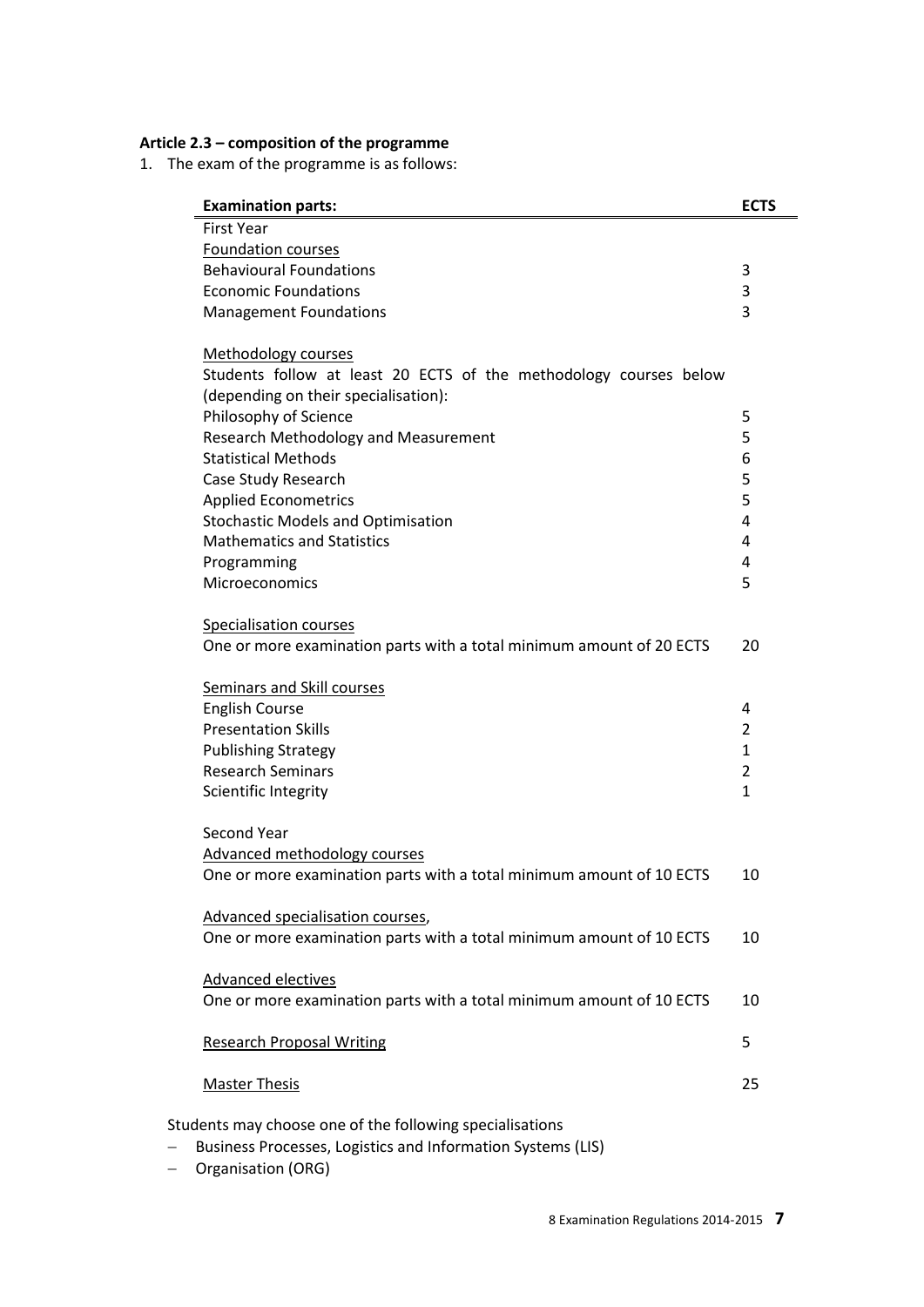- Marketing (MKT)
- Finance & Accounting (F&A)
- Strategy and Entrepreneurship (STR)
- 2. The further descriptions of the examination parts referred to in paragraph 1 including obligatory practicals, as stated in the most recent version of the ERIM Master of Philosophy in Business Research Study Guide, constitute an integral part of these Teaching and Examination Regulations, without prejudice to the other provisions set out in these regulations.
- 3. Each year the Academic Director will provide a list of approved courses. Students may choose the advanced methodology courses, advanced specialisation courses and advanced electives from this list.
- 4. Students may also choose courses not included in the list as mentioned in paragraph 3 which are taught at other Master programmes at Erasmus University Rotterdam, Master programmes offered by other universities in the Netherlands or abroad, or from courses offered by academic networks and institutions, after approval by the Academic Director of the programme and the Examination Board. Written approval by the Examination Board is required before the start of the course.
- 5. The Examination Board has the right to assign credits (ects) to courses taken outside the programme, irrespective of the credits or study hours assigned to these courses in any other programme.

## **Article 2.4 – exemption from obligatory practicals**

In exceptional cases, the Examination Board can grant exemption from the obligation to take part in practicals. In that case, the Examination Board can decide that the practicals should be carried out in another way, to be determined by the Examination Board.

## **Article 2.5 – exemption from examination parts**

In principal, no exemptions from examination parts will be granted.

## **Article 2.6 – permission to proceed to the second year**

Every year, no later than the  $31<sup>st</sup>$  of August, the Examination Board determines whether a first-year student will be allowed to the second year. A minimum requirement is that the student has successfully completed 45 ECTS.

## **Section 3 – Admission**

## **Article 3.1 – admission statement**

With due observance of the regulations by law concerning admission and enrolment, eligible for admission to the programme is the one who has acquired the admission statement given by the Examination Board on behalf of the Board of the Erasmus University Rotterdam.

## **Article 3.2 – admissions board**

In order to determine eligibility for admission to the programme, the Admissions Board advises the Examination Board.

The committee is comprised of:

- The Academic Director, who is also the chair:
- At least one member appointed from the other ERIM fellows and members.
- The Scientific Director ERIM appoints the committee member(s).

#### **Article 3.3 –selection**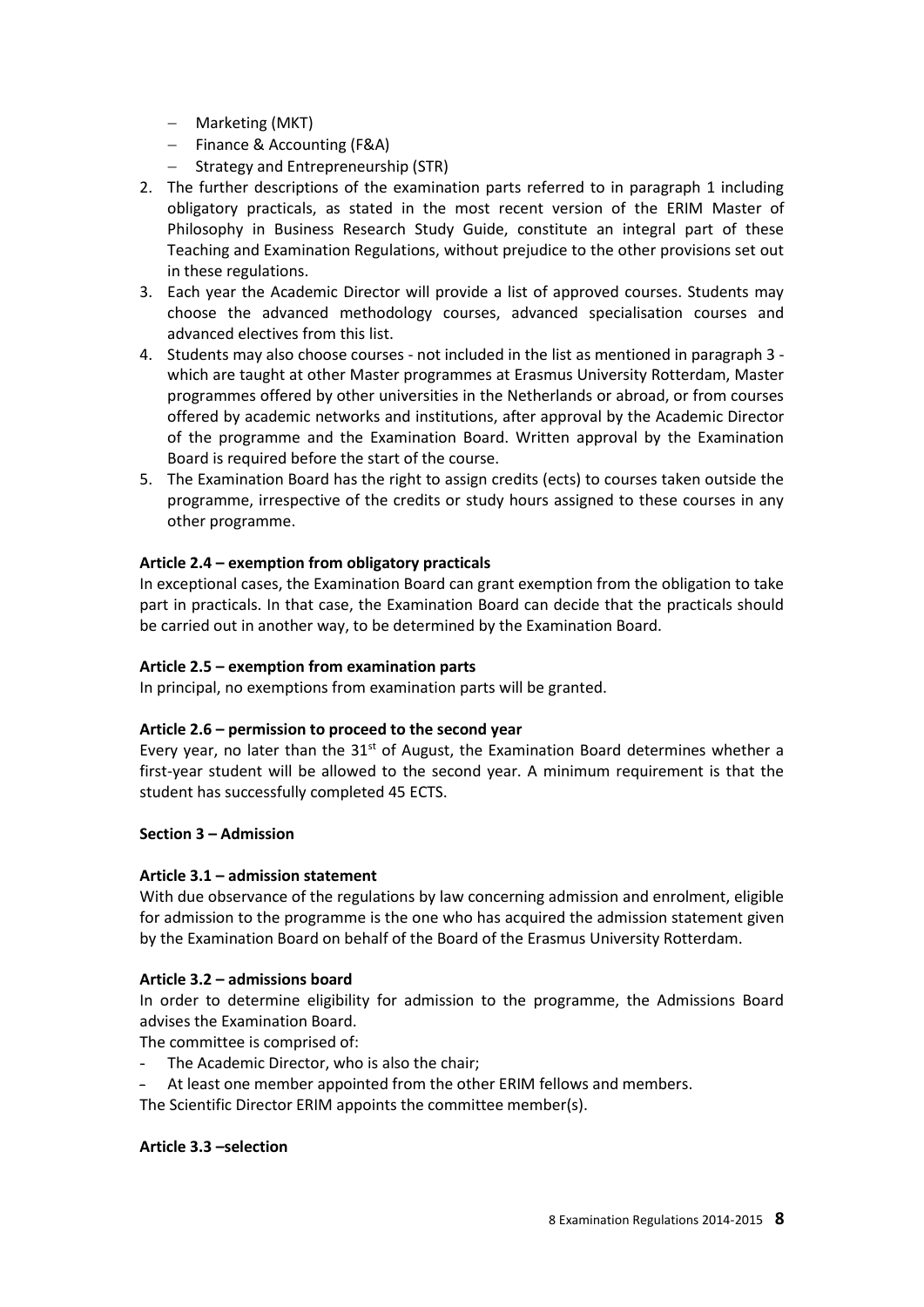A selection process is part of the admission procedure, and is aimed at selecting students who show potential for high academic performance. The Admissions Board will carefully consider and evaluate test grades, knowledge, insights and skills of the applicant. The committee may request experts within or outside the university to assess the applicant's knowledge, insights and skills in particular areas, in addition to a review of tests, written documents of qualifications gained.

In order to determine eligibility for admission, the Admissions Board will check whether the applicant fulfils or will fulfil the requirements, listed in Article 3.4, before the established deadline date. In its evaluation the committee will consider the applicant's motivation and ambition with respect to the programme of study in question, as well as the applicant's command of the language in which the programme is given.

Other admission criteria being equal, preference is given to candidates who show capacity for higher academic performance.

#### **Article 3.4 – requirements**

Applicants should fulfil the next requirements:

- 1. have at least a university Bachelor's diploma in a field related to management (preferably business administration, economics, econometrics, psychology or engineering).
- 2. a minimum score of 85% in either the GMAT (Graduate Management Admission Test) or GRE test (Graduate Record Examinations). Scores that are more than five years old are not valid and will not be considered.
- 3. For non-native English speakers, a TOEFL score of at least 100 on the internet based test or 600 on the paper based test is required. For IELTS a minimum score of 7.5 is required. The language test results should not be older than two years
- 4. Attach letters of recommendation supporting their capability and aspirations, CV and interview with the Doctoral Admissions Committee

#### **Article 3.5 – admission to the second year**

- 1. Applicants that have a master degree in a field related to management may be admitted by the Examination Board to the second year of the programme. In addition to satisfying the above criteria, applicants should also
- 2. show course results for the master programme in the top two deciles of their cohort, and
- 3. provide the Admissions Board with a detailed motivation letter.
- 4. Entrance in the second year will only be allowed if it can be convincingly argued that the student, by the end of the second year, will be able to achieve the same level of education and training as students who started in the first year.
- 5. As an exception to paragraph 1, students holding a master's degree that are allowed to enter in year 2 of the programme, according to Articles 3.3 and 3.4, will be exempted from a subset of the exam components, with a maximum of 60 ects.
- 6. The Examination Board will determine the exemptions referred to in paragraph 2 after evaluating the components of the previous master programme of the student.

#### **Article 3.6 – tuition fee waiver**

1. The dean of the faculty can grant up to a maximum of 25% of the intake of students with the nationality of a country from outside the European Economic Area (EER) a tuition fee waiver as specified in Article 1a of the Regulation for Institutional fees for tuition and examinations for the Academic year 2014-2015 (Regeling Instellingstarieven voor Collegegeld en examengeld voor het studiejaar 2014-2015). By granting the waiver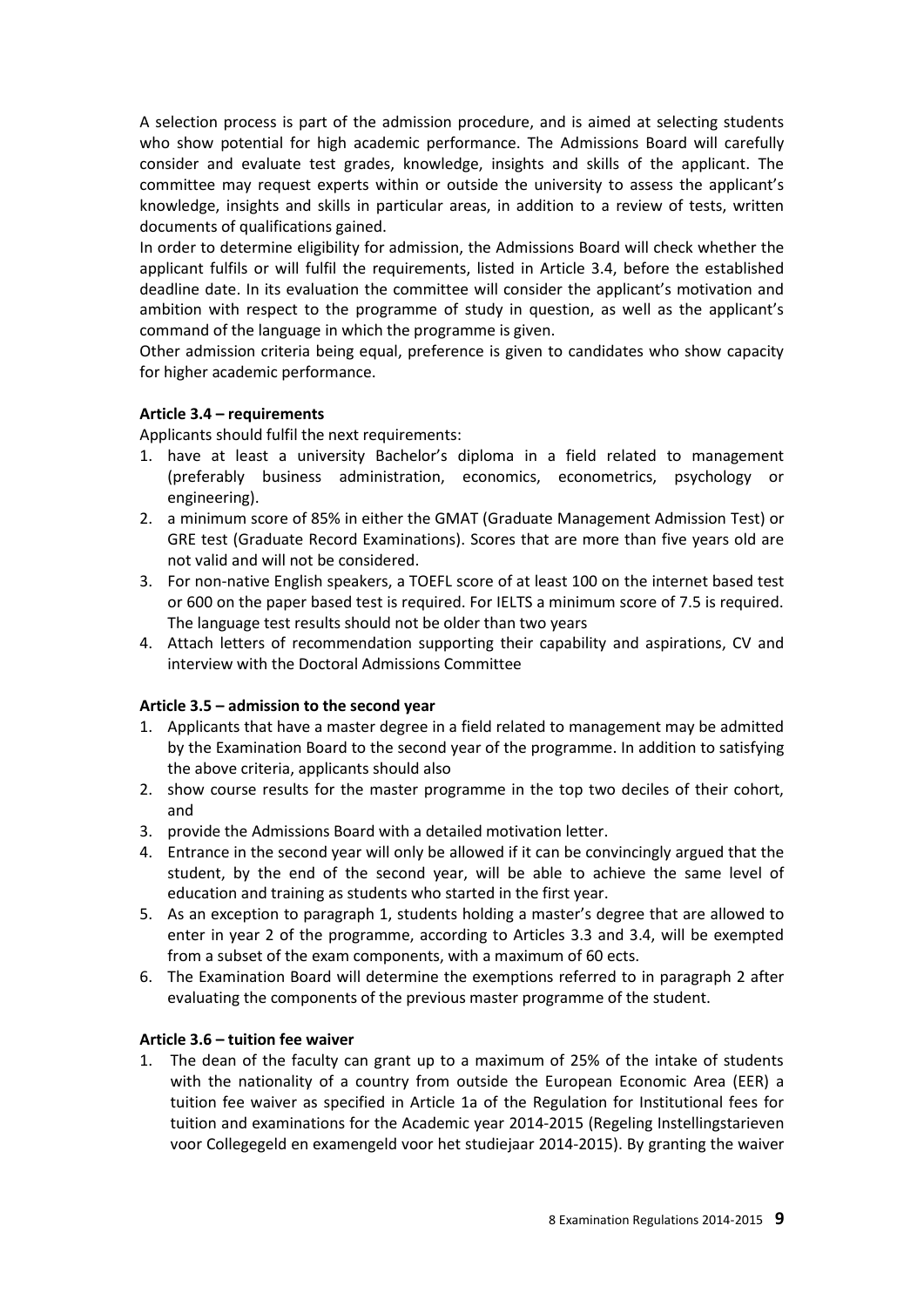the tuition fee for the student will be reduced to the level of a student with the nationality of an EER country.

- 2. The dean grants a waiver only to students who have a formal proof of admission and have shown their outstanding scientific talent through excellent results in their previous education and meet the requirements as specified in article 3.4.
- 3. The student needs to submit a written request for granting a tuition fee waiver to the Admissions Board before his/her registration to the Master programme.
- 4. The decision about the request of the student will be announced to the student in writing and can be appealed against. Both, the decision about granting a tuition fee waiver as well as the proof of admission need to be provided by the students at the time of registration for the Master programme.

#### **Section 4 – Taking Examinations**

#### **Article 4.1 – time periods and frequency of examinations; examination schedule; reexaminations and extra opportunities to take examinations**

- 1. The opportunity to take written examinations belonging to the examination parts referred to in Article 2.3 is given twice per academic year.
- 2. In derogation from the provisions set out in paragraph 1, the opportunity to take a written examination belonging to an examination part for which the instruction is the last to be taught in a specific academic year, is given twice more in the subsequent academic year, with the exception of electives.
- 3. Examinations that are taken in a way other than written can be taken at least once per year.
- 4. The student has a free choice in the number of times that he/she wishes to take a written examination. The result for the examination is established on the last test result obtained. If the material to be studied for a course has changed, the subsequent examinations will reflect the new material.
- 5. Without prejudice to applicable regulations regarding a period free of examinations, and with due observance of the other provisions set out in these regulations, and of the Regulations and Guidelines established by the Examination Board, the Academic Director establishes an examination schedule before the start of the academic year. In the event of urgent exceptional circumstances, the Academic Director can change the examination schedule during the academic year, provided that the change is announced in good time, and no later than the start of the enrolment period of the examination period concerned, via Erasmus Magazine and Blackboard.
- 6. In exceptional cases the Examination Board can, at the request of the student, decide that an extra opportunity to take an examination will be offered, in derogation from the examination schedule.
- 7. If no indication is given in these regulations concerning how many times per academic year an examination can be taken, because that examination relates to an examination part that is not taught in the study programme, the provisions on this matter in the relevant Teaching and Examination Regulations are applicable, unless the Examination Board has made a decision in derogation from these, on the understanding that it must be possible to take the examination at least once per academic year.

#### **Article 4.2 – form of the examinations**

1. The examinations of the Master programme are taken in written and/or oral form and/or by means of practical exercise, unless the Examination Board has decided otherwise.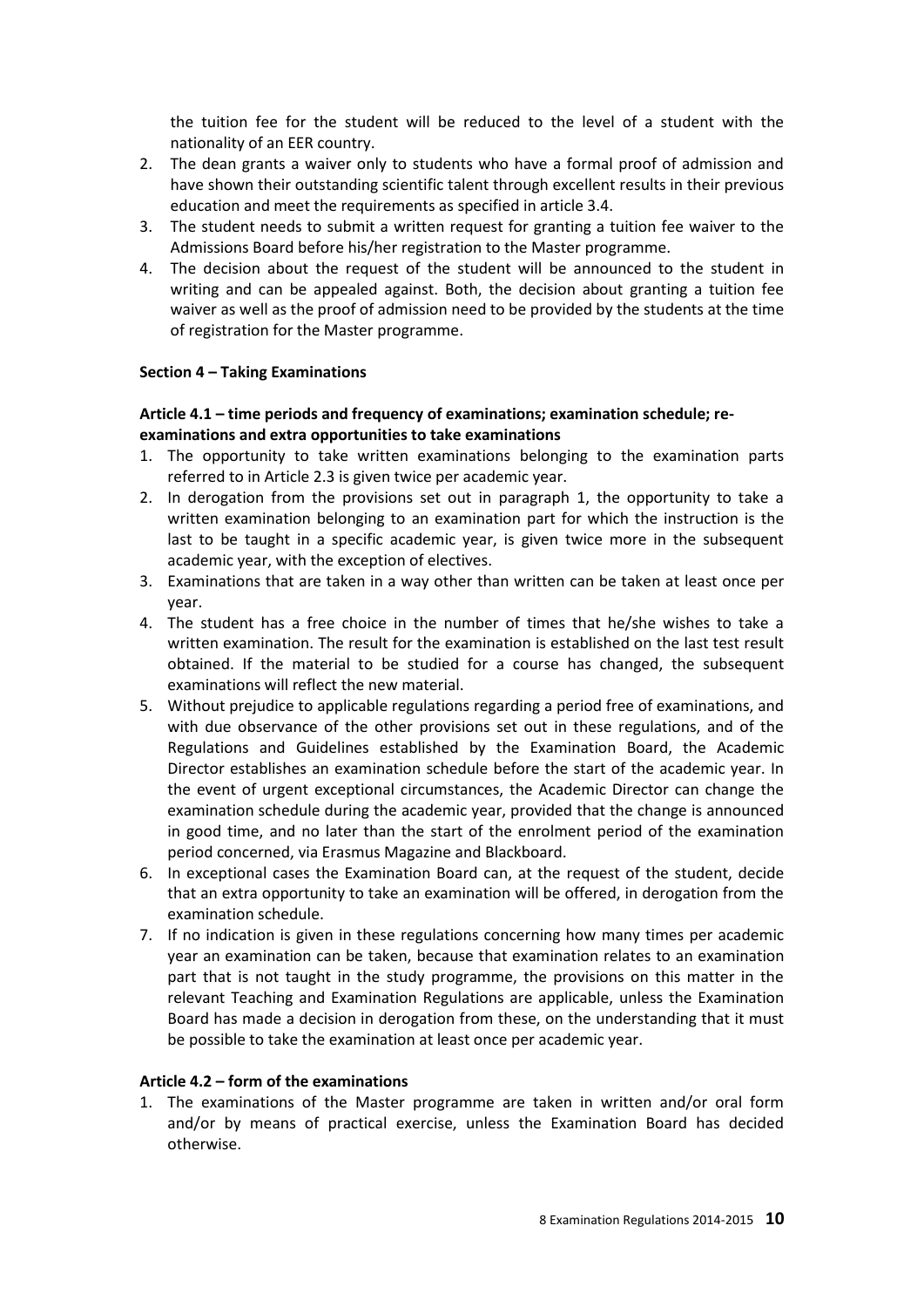- 2. If the Examination Board decides that the form as referred to in the foregoing paragraphs shall be different, it will announce this to the students no later than two months before the examination is to be held.
- 3. The elaborations in the form of the examinations as referred to in paragraph 1, stated in the most recent version of the study guide for the study programme, constitute an integral part of these Teaching and Examination Regulations, without prejudice to the other provisions set out in these regulations.
- 4. In exceptional cases the Examination Board may, at the request of the student, decide to permit derogations from the provisions set out in paragraph 1.
- 5. Physically or sensorially handicapped students are offered the opportunity to take the examinations in a manner adapted as far as possible to their individual handicap. The Board will, if necessary, obtain expert advice before making a decision.

#### **Article 4.3 – oral examinations**

- 1. No more than one person will be given an oral examination at a time, unless the Examination Board has decided otherwise.
- 2. An oral examination is taken in public, unless in an exceptional case the Examination Board or the examiner concerned has decided otherwise, or the student has objected to this.

#### **Section 5 – Result of Examinations**

#### **Article 5.1 – determining, announcing and recording results of examinations; deadlines**

- 1. After an oral examination has been taken, the examiner determines the result immediately, and gives the student a written notification. The student hands this notification over to the Erasmus Student Service Centre (ESSC).
- 2. The examiner determines the result of a written examination as soon as possible, and no later than four weeks after the day on which it was taken. In the event of *force majeure*, the Examination Board can permit derogation from this deadline.
- 3. The Examination Administration (EA) checks compliance with the deadline mentioned in the previous paragraph, and in the event that it is likely to be exceeded, reports this in good time to the chairman of the Examination Board.
- 4. With regard to an examination that is to be taken in a manner other than oral or written, the Examination Board decides in advance in what way and within what period the student will be given a written notification of the result.
- 5. The examiner immediately reports the result to the Exam Section Business Research of the Student Administration Bureau, which then informs the student of this in writing.
- 6. The Exam Section Business Research of the Student Administration Bureau is responsible for recording the results of exams and examination parts. This Office also records what certificates have been presented to a student. No information about recorded data, with the exception of data about the certificates awarded, is given to anyone other than the student, the Examination Board, the directors of the study programme, the ERIM Board, the Board of the Erasmus University, the student advisor, the student counsellor and the Examination Appeals Board (*CBE*). With the permission of the student, there may be derogation from the provisions set out in the last sentence.
- 7. The involvement of the Exam Section Business Research of the Student Administration Bureau as referred to in the previous paragraphs is without prejudice to the provisions in this matter determined by the Board of the Erasmus University.
- 8. The written certificate concerning the result of an examination contains information about the way in which the student can lodge an appeal with the Examination Appeals Board (*CBE*).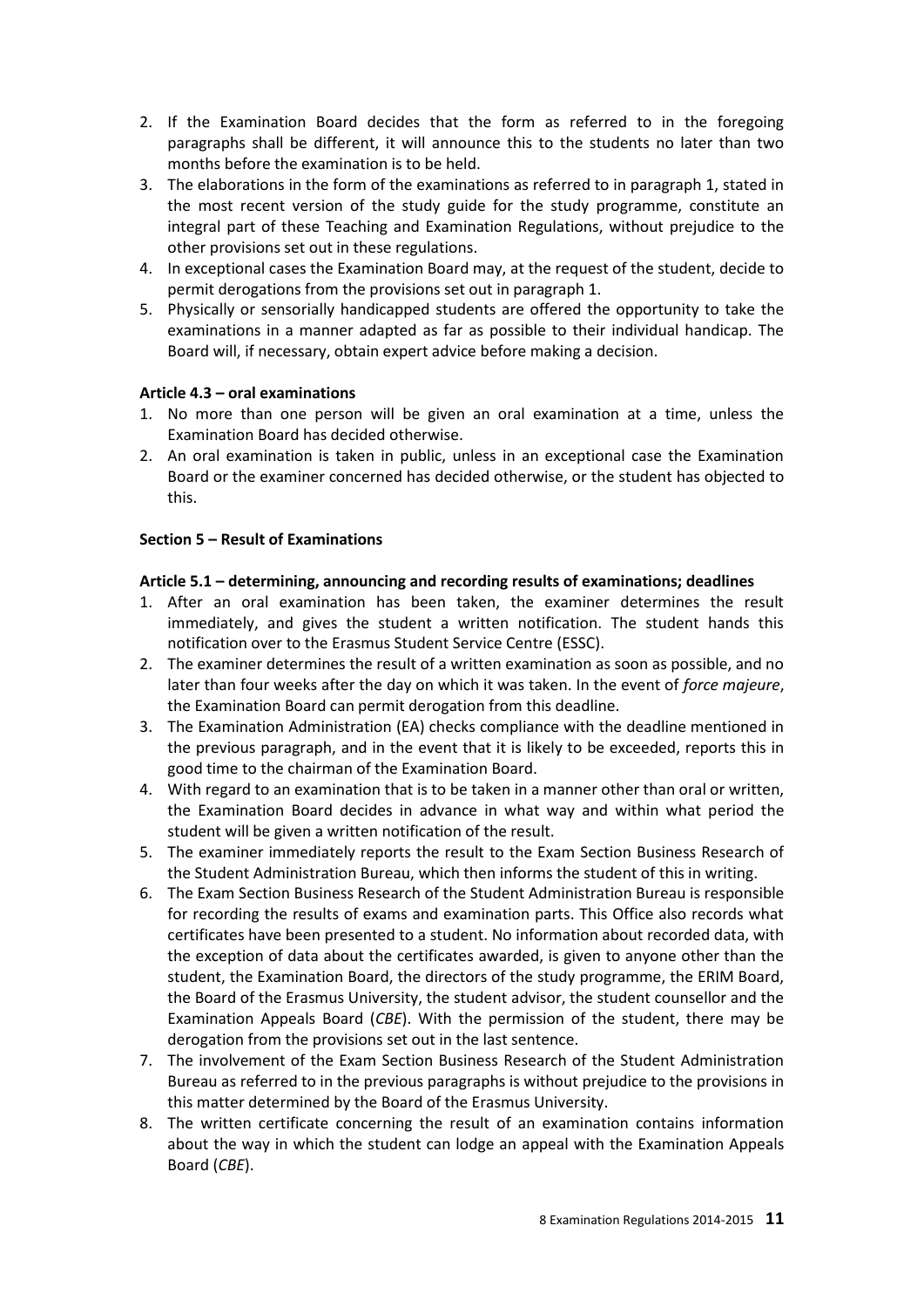#### **Article 5.2 – period of validity**

- 1. Unless otherwise mentioned, the term of validity for the examination parts passed is 30 months. The Examination Board may extend the term of validity if, in its judgment, the knowledge, insights and skills relating to the examination component in question are not obsolete;
- 2. The Examination Board can impose, with respect to an examination part taken and passed more than thirty months previously, an additional or alternative examination, before the student is admitted to take the exam concerned.
- 3. If an examination part consists of more than one examination, the term of validity of the examination shall be limited to the academic year following the one in which the examinations are taken, unless the examiner determines otherwise.

#### **Article 5.3 – right of inspection**

- 1. A (public) inspection will be held as soon as possible after the assessment of the examination, but no later than four weeks after the results of the written examination have been announced. The examiner will determine the location and time of the inspection. During this inspection, interested parties may request to see the questions and assignments of the examination concerned, along with the criteria for assessment.
- 2. In the event that a student can demonstrate that he/she was prevented from being at the assigned location and time for the inspection mentioned in paragraph 1, due to *force majeure*, at the request of the student an alternative opportunity will be offered, if possible within the term mentioned in paragraph 1.

#### **Article 5.4 - Archiving period of written examinations**

- 1. The assignments, answers and the assessment of the written examinations will be archived (in paper or electronic form) for two years after the assessment.
- 2. The Thesis and the assessment thereof will be archived (in paper or electronic form) for seven years after the assessment.

## **Section 6 – Result of the Exam**

#### **Article 6.1 – the result of the exam**

- 1. After all the examination parts of the exam have been taken, the result of the exam is determined by the Examination Board.
- 2. In derogation from the provisions set out in paragraph 1, the Examination Board may, before determining the result of the exam, conduct an investigation itself into the knowledge of the student with regard to one or more examination parts of the study programme, if and insofar as the results of the examinations concerned give it cause to do so.
- 3. In derogation from the provisions set out in paragraph 1, the result of the exam will not be determined by the Examination Board for students who have not yet fulfilled all the requirements mentioned in article 3.4.

#### **Section 7 – Final and Implementation Provisions**

#### **Article 7.1 - amendments changes**

1. Amendments to these regulations will be adopted by the dean through a separate decree.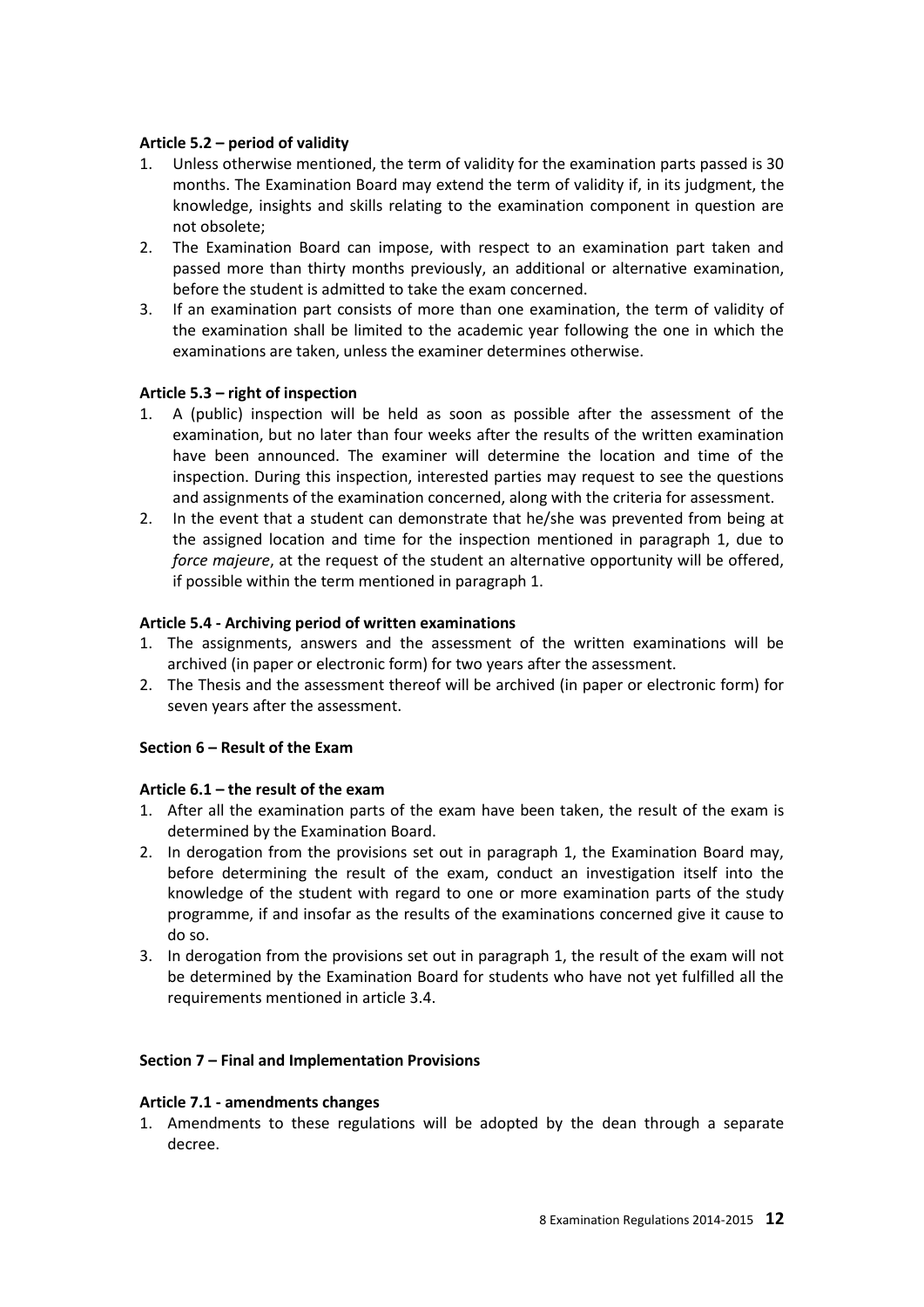- 2. No amendments will be made that are applicable to the current academic year, unless the interests of the students are, in reason, not thereby prejudiced.
- 3. Moreover, amendments must not influence, to the detriment of the students any other decision, which has been taken with respect to a student by the Examination Board by virtue of these regulations.

#### **Article 7.2 – Hardship clause**

In very exceptional individual circumstances, in which application of one or more of the provisions set out in these regulations leads to evidently unreasonable and/or unfair situations with regard to a student, a student can submit a request in writing, and with reasons, for derogation from the said provision(s) to the Examination Board. The Examination Board may, after consulting the relevant examiner(s) and the student advisor or student counsellor, derogate from the said provision(s) in favour of the student. A decision to reject the student's request will not be made by the Examination Board until the applicant has been given the opportunity to present his or her case, if this is requested.

#### **Article 7.3 – announcement**

The dean is responsible for an appropriate announcement of these regulations, of the Regulations and Guidelines established by the Examination Board, and of amendments to these documents.

#### **Article 7.4 – legal effect**

These regulations have legal effect from 1 September 2014.

Made by decree of the Dean of the Rotterdam School of Management (RSM)

## **1.4 Rules and Guidelines 2014 - 2015**

## **Section 1 – General**

## **Article 1.1 – applicability of the Regulations and Guidelines**

These Regulations and Guidelines are applicable to the examinations and the final exam of the two-year master's degree programme ERIM Master of Philosophy in Business Research (ERIM research master), hereinafter referred to as the programme. The programme is provided by the Erasmus Research Institute of Management (ERIM) hereinafter referred to as ERIM. ERIM is a joint venture of Rotterdam School of Management (RSM) and the Erasmus School of Economics (ESE)/Faculteit der Economische Wetenschappen, hereinafter referred to as the Schools.

## **Article 1.2 – definitions**

- 1. Unless differently mentioned, in these Regulations and Guidelines, the same definitions will be used as formulated in the Teaching and Examination Regulations of the programme.
- 2. Fraud: the action or negligence of a student as a result of which it is impossible, entirely or in part, to form a correct judgment concerning his/her or someone else's knowledge, insight and skills;

#### **Article 1.3 – day-to-day procedure of the Examination Board**

The Examination Board may assign portfolios to its members for taking care of daily procedure

#### **Article 1.4 – the authority to examine**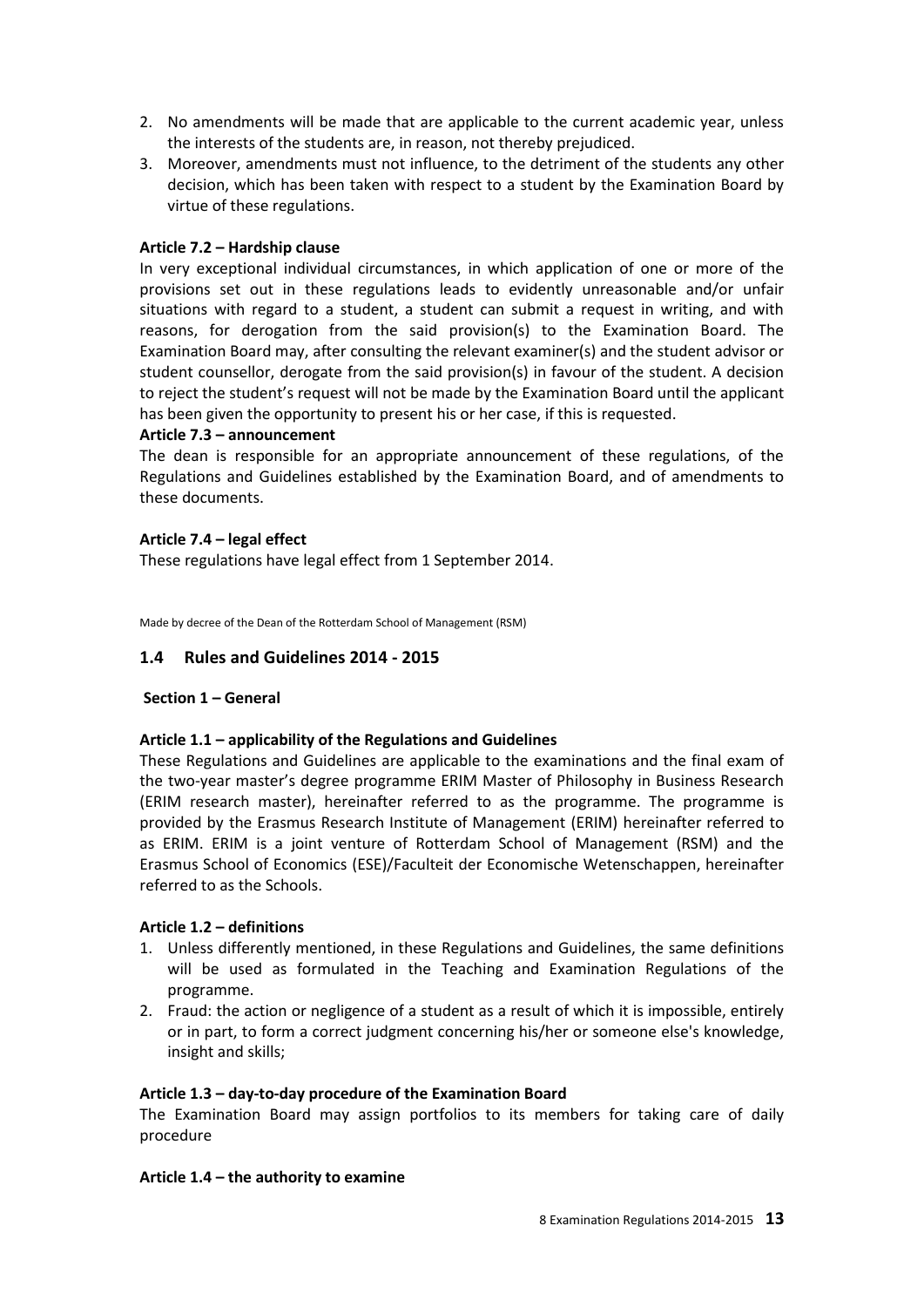- 1. For the purpose of conducting examinations and establishing the results thereof, the Examination Board appoints examiners.
- 2. As a default, the Examination Board authorizes the members of the academic staff to act as examiner for the courses that they instruct.
- 3. The Examination Board may revoke the appointment of examiner in case of non compliance with the rules of the Teaching and Examination Regulations, or the guidelines and instructions of the Examination Board.
- 4. The examiners provide the Examination the information requested.

#### **Article 1.5 – the criteria**

In the decision-making process the Examination Board employs the following criteria as a guideline – and in case of contrariety of criteria weighs the importance of employing one against another –:

- $-$  the preservation of the quality and selection criteria of each examination;
- $-$  the efficiency criteria, for example, expressed in terms of aiming to limit loss of time (wherever possible) for students who make rapid progress with their studies when preparing for examinations
- motivating students to interrupt their studies as soon as possible in cases where it is very unlikely that they will pass their examinations;
- $p -$  protecting students from trying to take on too large a study load;
- tolerance towards students who, through circumstances beyond their control, have encountered delays during their studies.

#### **Section 2 – Exemptions**

#### **Article 2.1 – exemption from practical exercises**

- 1. A request for exemption from the obligation to take part in practical exercises, as referred to in Article 2.4 of the Teaching and Examination Regulations, should be submitted by the student in writing, with reasons and supported by documentation, to the Examination Board at least four weeks before the practical exercise for which exemption is requested is scheduled to begin. In exceptional cases, the Examination Board may permit derogation from the period stated in the last sentence.
- 2. The Examination Board makes a decision within four weeks of receiving the request. The student is informed immediately of the decision.

#### **Section 3 – Regulations concerning good course of things during examinations**

#### **Article 3.1 – application for examinations**

- 1. A student who by virtue of his/her registration for the master is entitled to take final exams and examinations, should apply for them on time and correctly, in accordance with the provisions of or by virtue of these Regulations and Guidelines. The application term has been established per examination period in the examination schedule, as referred to in article 4.1 of the Teaching and Examination Regulations of the master.
- 2. In any examination period, the student may apply for no more than 8 examinations.
- 3. The head of the Student Administration Bureau can, with the approval of the Examination Board, establish specific rules for proper application for examinations, by virtue of the Teaching and Examination Regulations of the master and the Regulations and Guidelines of the Examination Board. These specific rules will be announced in a proper manner in sufficient time.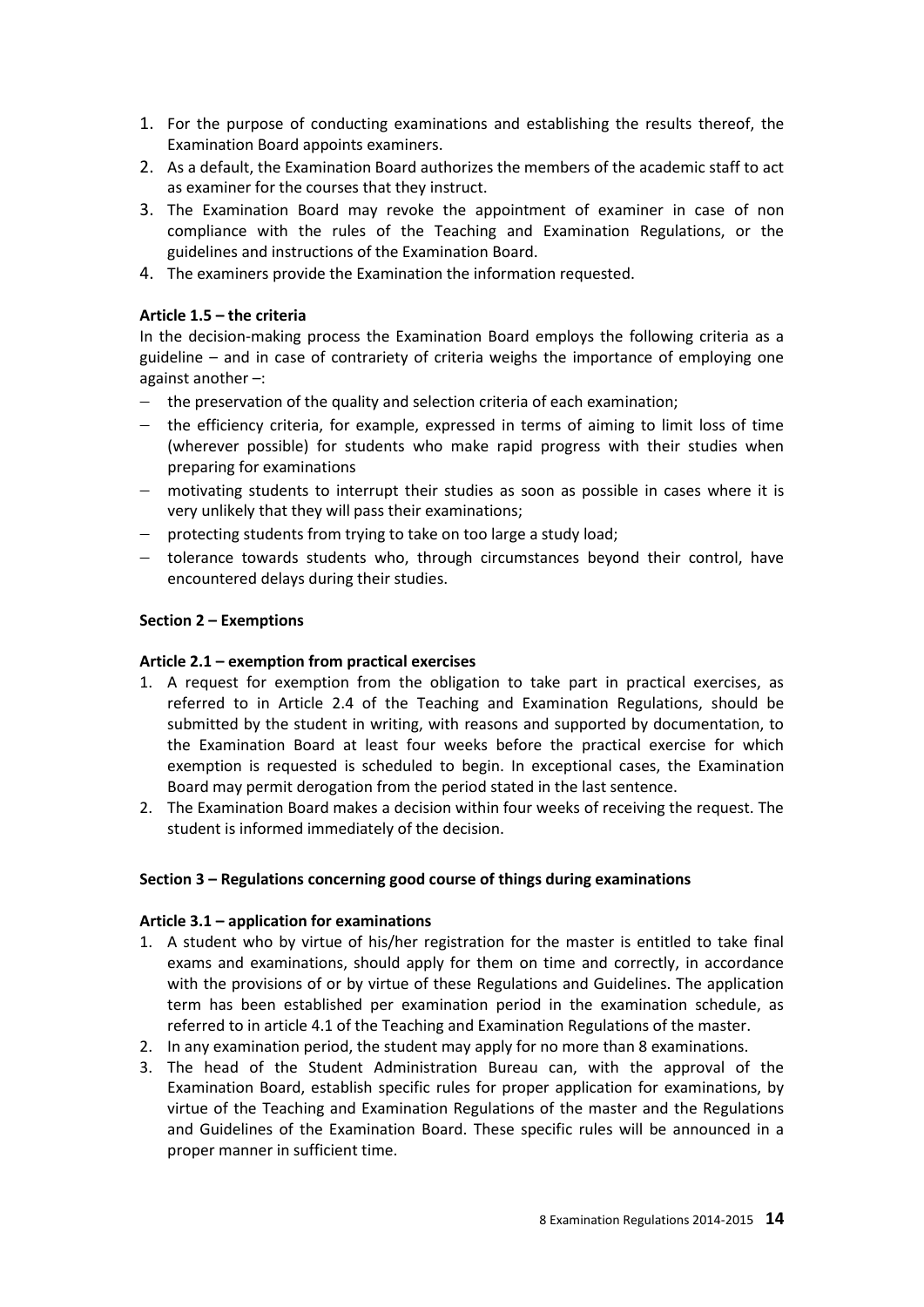- 4. The Examination Board can derogate from the date of application referred to in paragraph 1 if the student, as a result of *force majeure*, has been unable to apply on time and correctly. Under certain circumstances, *force majeure* may be said to exist in the event of, for example, a student was unable to apply in the usual way (OSIRIS-online, in writing, another student) because of sickness or special family circumstances. The student should submit the request for this as soon as reasonably possible.
- 5. The head of the Student Administration Bureau may, in cases other than those referred to in paragraph 4, derogate from the application period no later than two working days before the day on which the examination will be taken, provided that this does not jeopardize the correct preparation for the examination session. The head of the Student Administration Bureau will charge administration costs of € *13,50* per examination for this derogation. The head of the Student Administration Bureau reports this to the Examination Board.
- 6. Anyone who has not applied for a final exam or an examination in accordance with the provisions of or by virtue of these Regulations and Guidelines may not take part in the final exam or examination concerned. If, notwithstanding the foregoing, the student nevertheless takes part in the final exam or examination, the examiner or the Examination Board will not establish a grade.

#### **Article 3.2 – entering and leaving the room in which the written examination is being held**

- 1. Only a student who has applied on time and correctly for the written examination may take part in the examination concerned, and will be admitted to the examination room.
- 2. Admission to the examination room is possible until fifteen minutes after the start of the written examination concerned. A student who is admitted to the examination room after the start of the examination concerned should ensure that he/she causes as little disturbance as possible to the students already present.
- 3. A candidate in the written examination may not leave the room earlier than one hour after the start of that examination. A student who leaves the examination room before the end of the examination concerned should ensure that he/she causes as little disturbance as possible to the students still present.
- 4. A candidate in the examination may, on request and with the permission of the examiner or the invigilator, leave the examination room for a while to use the toilet as from one hour after the start of the examination until half an hour before the end of the examination. This permission is granted only to one student at a time. In exceptional cases, the examiner or invigilator may derogate from these rules in favour of the student.
- 5. Smoking is not permitted in the examination room.

.

6. Coats and bags may not be taken into the examination room. In derogation from this, the examiner or the invigilator may permit coats and bags to be placed at the front or side of the examination room

## **Article 3.3 – general provisions concerning order during the written examination**

- 1. During the written examination, at least one examiner is present in the room where the written examination is being held.
- 2. On behalf of the Examination Board, the invigilators appointed for this purpose are charged with maintaining order during the written examination. The invigilators should comply with any instructions given by the examiner. The examiner may also be an invigilator.
- 3. Every candidate in the examination should comply with the instructions of the examiner or the invigilator. If a candidate in the examination does not comply with the instructions of the examiner or the invigilator, or does not obey his /her request, the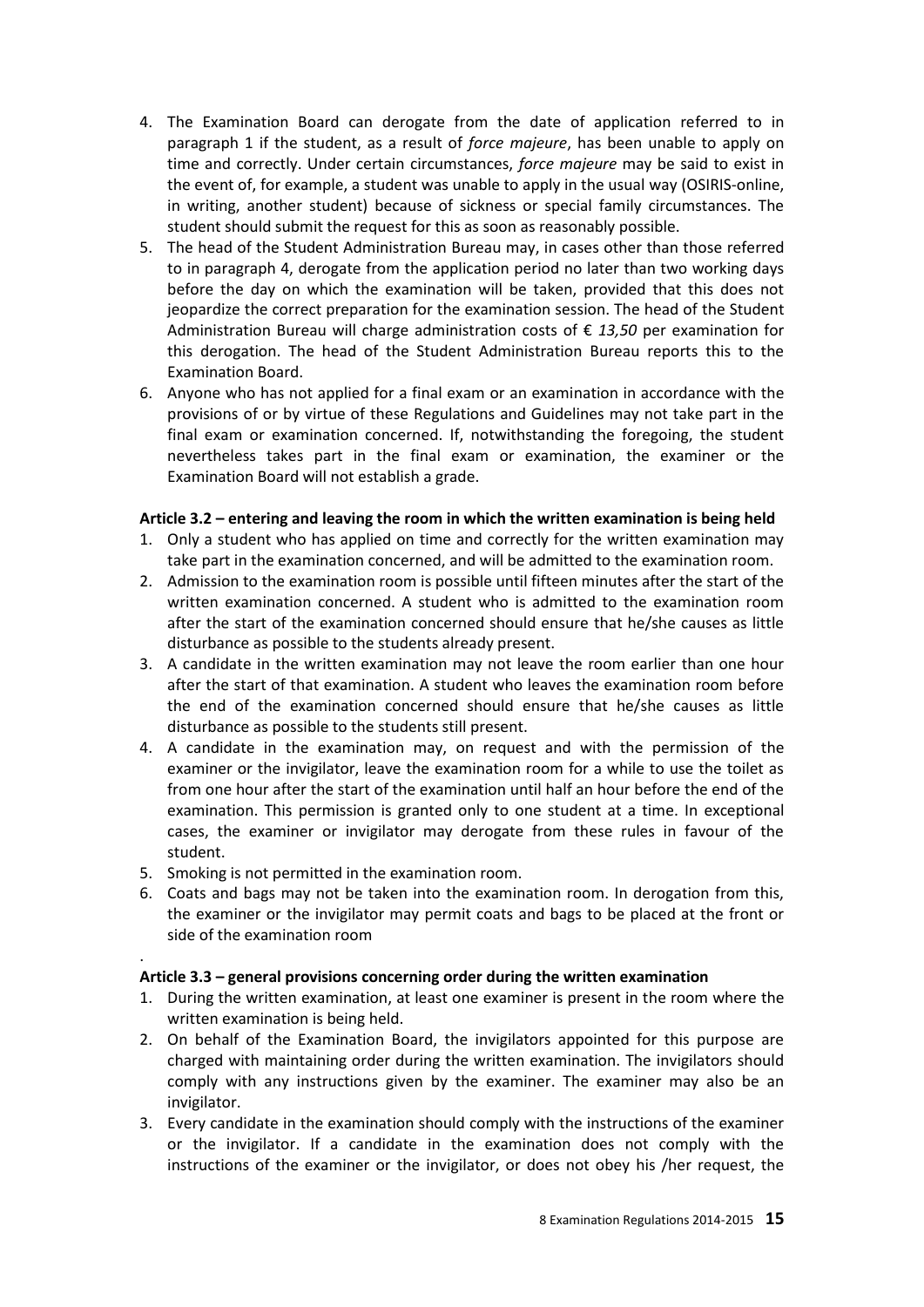examiner may exclude him/her from taking further part in the examination, with the consequence that no result will be established.

- 4. During the examination, the candidate in the examination must, on the request of the examiner or the invigilator, prove his/her identity with a valid proof of registration (student card) or another legally valid proof of identity.
- 5. On the table of the candidate there must be nothing other than: the valid proof of registration (student card) or another legally valid proof of identity, the proof of application, the assignment, the paper for working out the assignments, writing materials and a ruler. With the permission of the examiner, there may also be: a calculator, literature and other study materials, exclusively for the candidate's own use. It is not permitted to carry or make use of a message-watch, pre-programmed calculator, buzzer or mobile telephone or any other comparable appliances in the examination room.
- 6. A candidate in the examination is obliged, on request of the examiner or the invigilator, to show, and if requested, to hand over, the materials that he/she has with him/her.
- 7. Only the paper provided by EUR is to be used for the written examination. The use of the candidate's own paper is not permitted.
- 8. A candidate in the examination should write his/her name, signature and student /examination number on each sheet of paper that is handed in. The examiner or the invigilator checks whether this has been done correctly before the examination is handed in to him/her.

Scrap paper, examination questions, answers and other examination-related documents may not be taken from the room during and after the examination.

#### **Article 3.4 – fraud**

- 1. If in the matter of taking an examination, fraud  $-$  within the meaning of Article 1.2  $-$  is detected or suspected, this is set down in writing as soon as possible by the invigilator or the examiner whom he/she must call in. The invigilator or the examiner may ask the student to make available any items of evidence. A refusal to do this is recorded in the written report. The student is given the opportunity to add written comments to the written report of the invigilator or examiner. The written report and any written comments are handed over to the Examination Board as soon as possible.
- 2. The Examination Board or the examiner may exclude a student who has committed fraud from further participation in the examination during which the irregularity was detected, and/or take other appropriate measures. The exclusion has the consequence that no result will be established for the examination concerned. Before the Examination Board decides to make the exclusion, it gives the student the opportunity to give his/her account.
- 3. The other appropriate measures as referred to in paragraph 2 may consist of, among others, the following sanctions:
	- a. reprimand;
	- b. invalidation of the examination concerned;
	- c. exclusion from one or more examinations;
	- d. exclusion from one or more examination periods;
	- e. a combination of the above measures to a maximum of exclusion for at most one year;
	- f. in a serious case of fraud the Examination Board may advise the Executive Board to end the enrolment for the programme of the person concerned once and for all.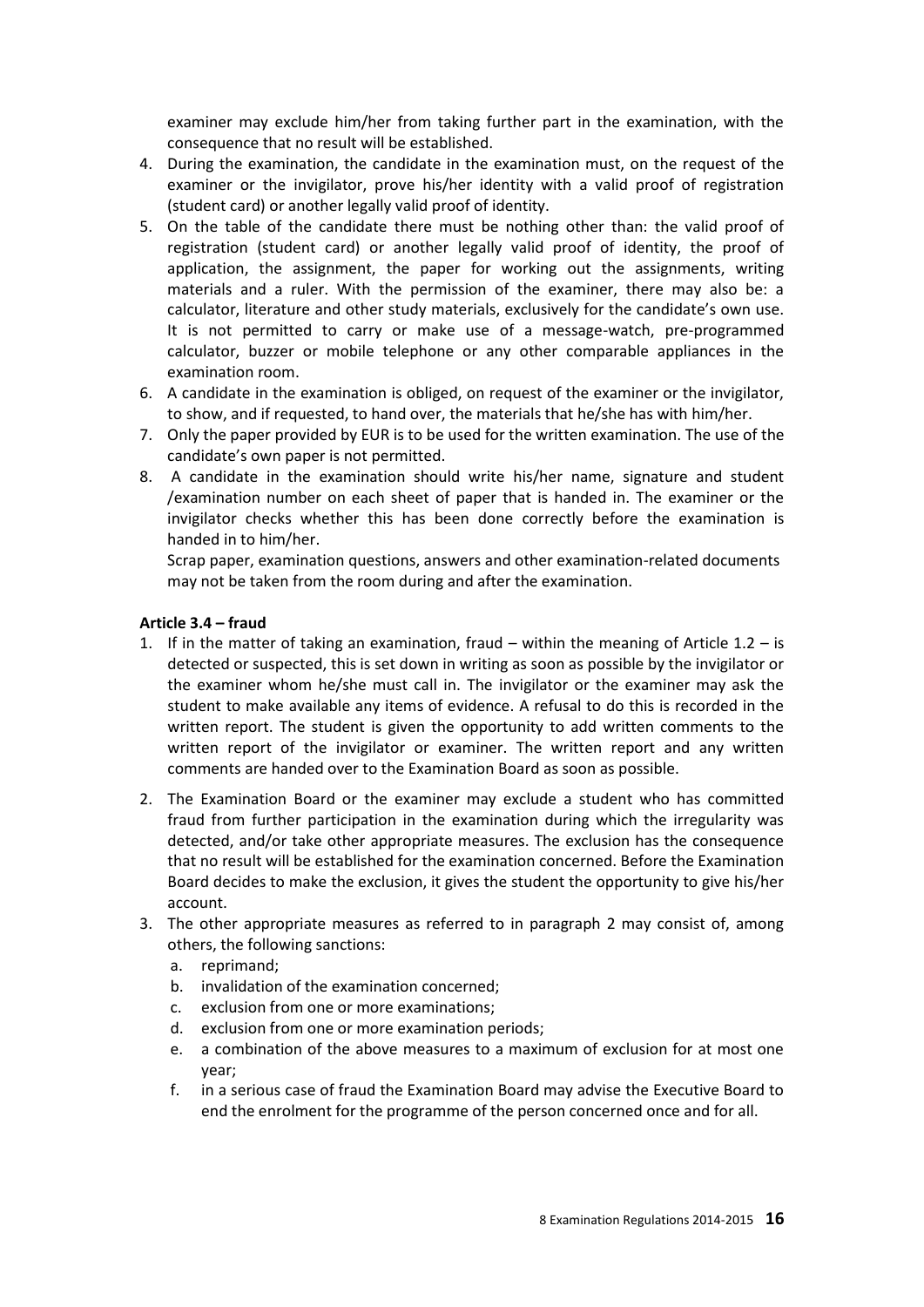#### **Section 4 – The examination**

#### **Article 4.1 – the questions and assignments, peer review**

- 1. The questions and assignments of the examination do not go beyond the sources announced in advance from which the examination material is derived. These sources are, in the main, announced before the start of the study unit that prepares for the examination. The precise scope of the material is definitively announced no later than one month before the examination is held.
- 2. The questions and assignments of the examination are spread as evenly as possible over the examination material.
- 3. The examination is representative of the study aims in terms of content and form.
- 4. The questions and assignments of an examination are clear and unambiguous, and are asked in such a way, or contain such instructions, that the student can know how comprehensive and detailed the answers must be.
- 5. Well in advance of the examination concerned being held, the Examination Board or examiner announces the way in which the provisions set out in Article 4.2 of the Teaching and Examination Regulations will be implemented with regard to the way in which the examination will be taken.
- 6. Well in advance of a written examination being held, the Examination Board or examiner gives the students the opportunity, if possible, to peruse a written sample of a similar examination, and also the model answers and the norms on the basis of which the assessment was made.
- 7. The duration of the examination is such that examinees have sufficient time, measured according to reasonable criteria, to answer the questions.
- 8. Where possible, the student may take the examination assignments away with him/her at the end of the examination.
- 9. In advance of the examination concerned being held, the examiner asks a colleague to check the examination with a view to the quality of the examination.

## **Article 4.2 – the thesis and admission to the final exam**

- 1. The determination as to whether the conditions have been met for admission to the final exam shall be made by the Exam Section Business Administration of the Student Administration Bureau.
- 2. The thesis will be assessed by a thesis committee. This committee shall consist of at least three members: a coach, a 1<sup>st</sup> co-reader and a  $2<sup>nd</sup>$  co-reader. The composition of the committee should furthermore meet the following criteria:
	- a. The members of the thesis committee should be members or fellows of ERIM;
	- b. Members who are not part of the academic staff or who come from outside ERIM, should obtain special disposition as examiner from the Examination Board. To this purpose, the student in question should submit a written application to the Examination Board;
	- c. The coach shall have chief responsibility for the coaching and activities relating to the thesis. The  $1<sup>st</sup>$  co-reader shall offer advice at critical times during the final thesis (for example evaluating the final thesis proposal, choice of theory, approval of thesis). The  $2^{nd}$  co-reader shall review the thesis after the final version has been handed in;
	- d. The thesis committee shall assess the thesis immediately after sitting the exam. The assessment shall be unanimous. All members of the thesis committee should take part in the assessment. In case of circumstances beyond one's control, the final thesis may also be assessed by two members of the thesis committee;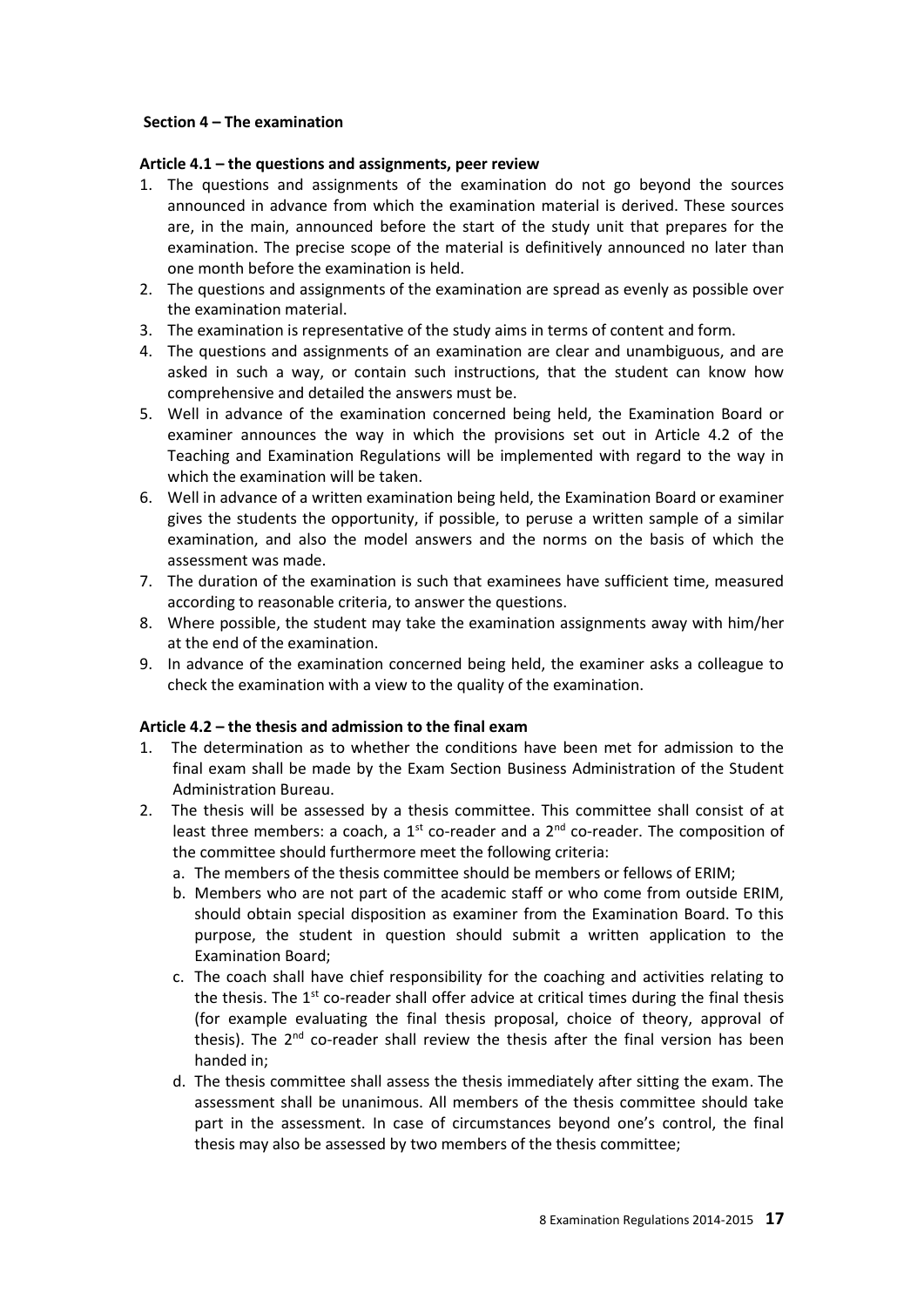At the request of the student; the Examination Board may deviate from the provisions of this paragraph, with the exception of the provisions under b.

#### **Section 5 – The assessment**

#### **Article 5.1 – assessment criteria**

- 1. Wherever possible, assessment of written examinations, takes place on the basis of previously established model answers and criteria, which can be possibly modified as a result from correcting the examination.
- 2. The assessment method is sufficiently transparent that the examinees can see how the results of their examinations were arrived at.
- 3. In cases of examinations given and assessed simultaneously by more than one examiner, the Examination Board ensures that the examiners' assessment is based on the same criteria. If necessary, it shall appoint a supervising examiner for giving examinations.

#### **Article 5.2 – determining the grades: rounding off, averaging, grade floor**

- 1. Examinations are assessed with grades on a scale 1.0 10.0, accurate to one decimal place, where a 5.5 is the lowest pass grade. Results for skill trainings may be reported as F (fail), P (pass) or G (good).
- 2. Results on tests may have to be rounded off and/or averaged in order to arrive at a result for an examination. The default rules for doing so are
	- test grades are averaged weighted on the basis of the credits, if specified;
	- tests assessed with a 'pass' or 'fail' cannot be included in the GPA calculation;
	- grades for tests are always rounded off to the nearest tenth before subsequent calculations are made (hence, a 5.45 will become a 5.5, a 6.95 will become a 7.0, a 5.44 will become a 5.4, etc);
	- $\bullet$  final examination results are on a scale of  $1.0 10.0$ , accurate to one decimal place.
	- no examination results can be established in case a test is graded below 5.5; in that case the candidate has failed the examination.
- 3. In case the course manual for a particular course holds additional or other rules to those stated under paragraph 2 as regards the establishment of an examination's result from tests, these rules are only valid if published at least two months ahead of a the date of a test and under written approval of the Examination Board. If these latter provisos are not met the default rules under paragraph 2 continue to apply.
- 4. Examination results are registered centrally by the Department for Exam Administration RSM Erasmus University.
- 5. In derogation from the previous paragraphs of this article, results of examinations taken in the context of an international exchange are established under the authority and responsibility of the foreign university.

#### **Section 6 – The final exam**

#### **Article 6.1 – establishment of the result the Master's**

- 1. Students shall have passed their final exam if they have received passing grades for all examination parts.
- 2. The chair of the Examination Board establishes the result of the Master's by signing the list of grades.

#### **Article 6.2 – Classifications ´cum laude´ and ´summa cum laude´**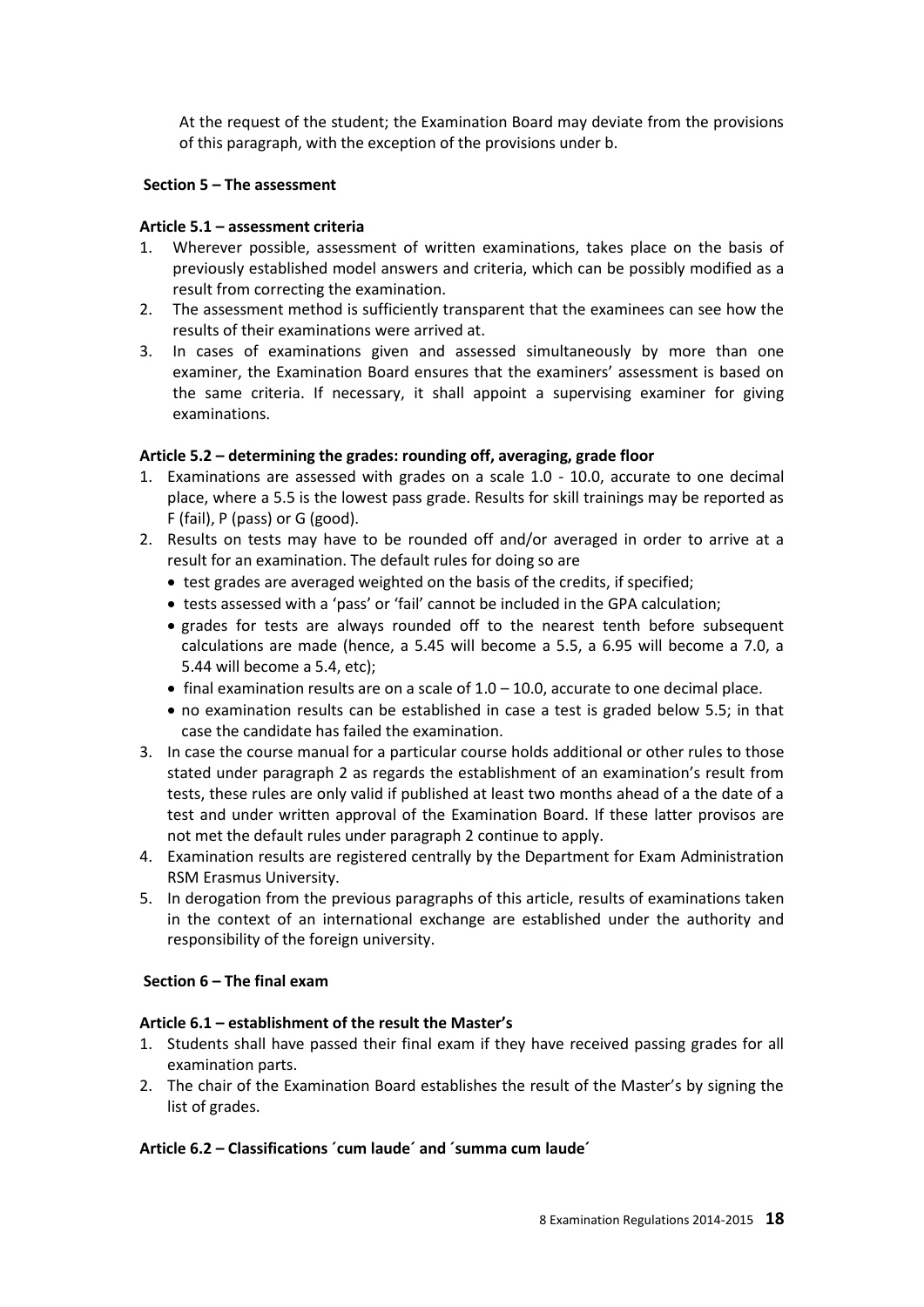- 1. If the examinee has shown exceptional skill in the concluding examination, this may be stated on the certificate with the words 'cum laude' or ´summa cum laude´.
- 2. The classification ´cum laude´ will be awarded if the student has fulfilled at least the following conditions:
	- a. the average of the grades for the examinations under the Dutch grading system as displayed on the list of grades, weighted on the basis of the credits is an 8.25 or higher, and
	- b. the grade for the examination of the thesis trajectory is at least an 8.0;
	- c. no more than one examination has been taken more than once (this applies from cohort 2013-2014 onwards)
- 3. The classification ´summa cum laude´ will be awarded if the student has fulfilled at least the following conditions:
	- a. the average of the grades for the examinations under the Dutch grading system as displayed on the list of grades, weighted on the basis of the credits is an 9.0 or higher, and
	- b. the grade for the examination of the thesis trajectory is at least an 9.0, and
	- c. no examination has been taken more than once.
- 4. A concluding examination classification is awarded only when the examinations entered on the list of grades that have been graded under the Dutch grading system cover at least two-thirds, as measured in ects, of the total of the study load of the degree programme as stated in the Teaching and Examination Regulations.

## **Article 6.3 – the certificate and the list of grades**

- 1. To show that the final exam has been passed, the Examination Board presents a certificate. The certificate is signed by the chairman or the substitute chairman of the Examination Board. The graduation is public, unless the Examination Board has decided otherwise, in exceptional cases.
- 2. The certificate is accompanied by two documents, the list of grades and the supplement, both signed by the chair or deputy chair of the Examination Board.
- 3. The list of grades is an individual document and displays:
	- a. the results of the examinations that are part of the concluding examination with corresponding ects to the effect that
		- examinations graded within the Dutch system of grading are displayed with results specified to a precision of one decimal point as registered by the Department for Exam Administration RSM,
		- examination results that have been obtained at a foreign university are displayed with a pass;
	- b. a deposition stating the master programme that has been completed within the degree programme;
	- c. the classification of the concluding examination, if applicable.
- 4. The supplement is a document generic to the degree programme and states the degree programme's admission requirements, the degree programme's build-up, the degree programme's entry in the register of the Dutch Ministry of Education, and the degree programme's accreditation.

## **Article 6.4 – Excellence check**

- 1. Coaches and co-readers that wish to award a research master thesis with a 'distinction grade' of 9.0 or higher must subject the thesis to an a-priori peer review process, organized by the research master Examination Board.
	- a. Coach and co-reader jointly notify the ERIM Examination Board representative at the RSM MScBA Examination Board by e-mail [\(eb@rsm.nl\)](mailto:eb@rsm.nl), no later than three weeks